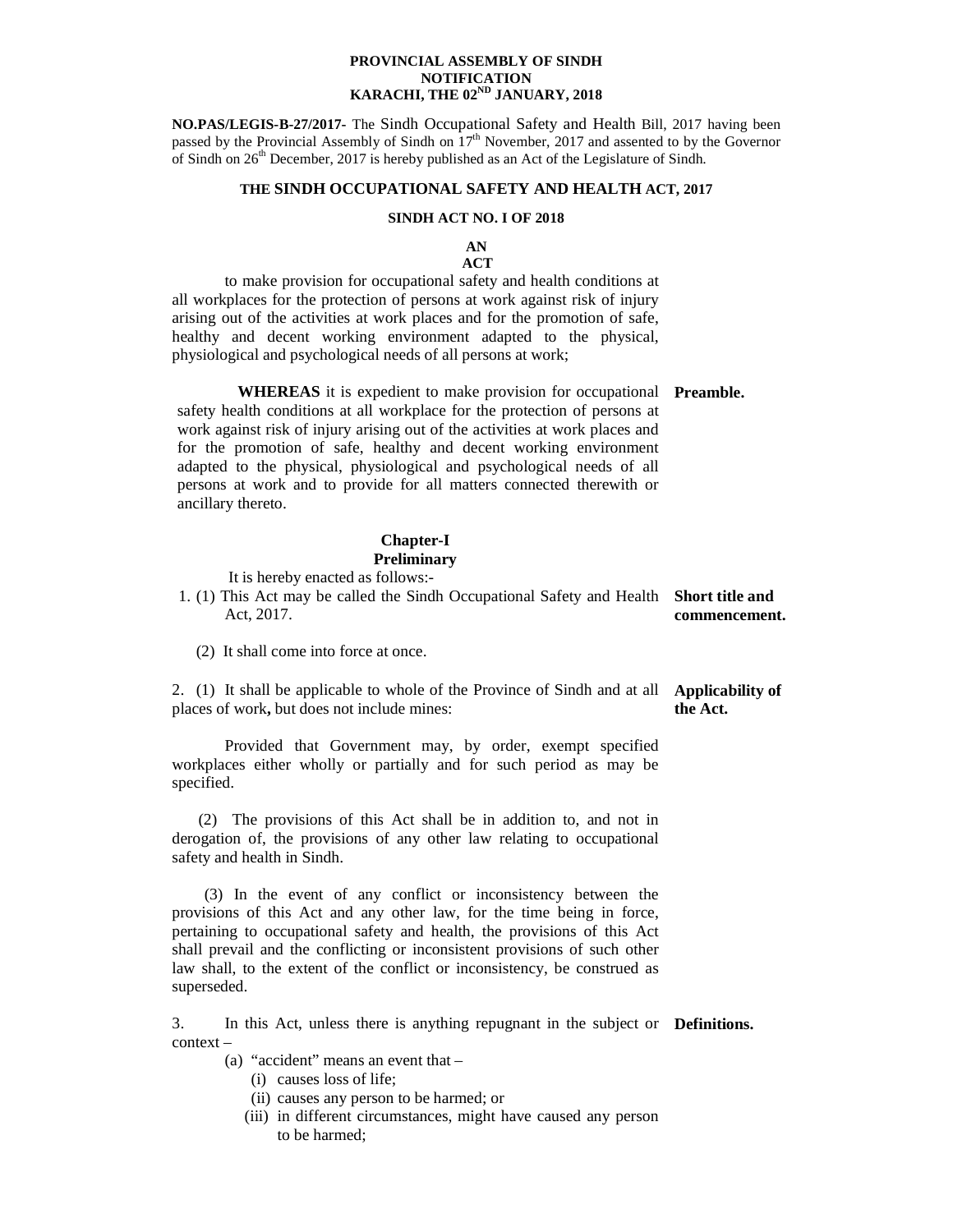- (b) "adolescent " shall have the same meaning as assigned to it under the Sindh Factories Act, 2015 (Act No.XIII of 2016).
- (c) "bodily injury" includes physical or mental injury to a person at workplace;
- (d) "child" means a person who has not completed the age of fourteenth year.
- (e) "code of practice" means a set of rules relating to the methods to be applied or the procedure to be adopted in connection with the construction, installation, testing, operating, or use of any article, apparatus, instrument, device or process at workplace;
- (f) "competent person" means a person who by virtue of education, training and experience has the ability and skills to undertake the job;
- (g) "contractor" means any person or a body, whether incorporated or not, who contracts to carry out the whole or any part of any work undertaken in the course of or for the purpose of trade or business, and includes sub-contractor;
- (h) "duty holder" means a person with duty in relation to health and safety as provided under this Act;
- (a) "employer" means the owner of an establishment and includes-
	- (i) in a factory, the name of the person who shall be the occupier and manager for the purposes of this Act;
	- (ii) in any industrial establishment under the control of any department of the Federal Government or Government, or District Government, the authority appointed by such Government in this behalf, or where no such authority is so appointed, the head of the department; and
	- (iii) in any other industrial establishment or commercial establishment, any person responsible to the owner for the supervision and control of such establishment;
- (i) "establishment" means any industrial or commercial establishment, business, trade, profession, service, office, firm, factory, society, undertaking, company, educational institution, hospital, shop, premises, enterprise or organization of whatsoever nature through a contractor for the purpose of carrying out any business, industry or excavation and includes all its departments and branches, whether situated at the same place or at different places;
- (j) "factory" means a factory as defined in the Sindh Factories Act, 2015 (Act No.XIII of 2016);
- $(k)$  "harm" means
	- (i) illness, injury, or both; and
	- (ii) includes physical or mental harm caused by workrelated stress;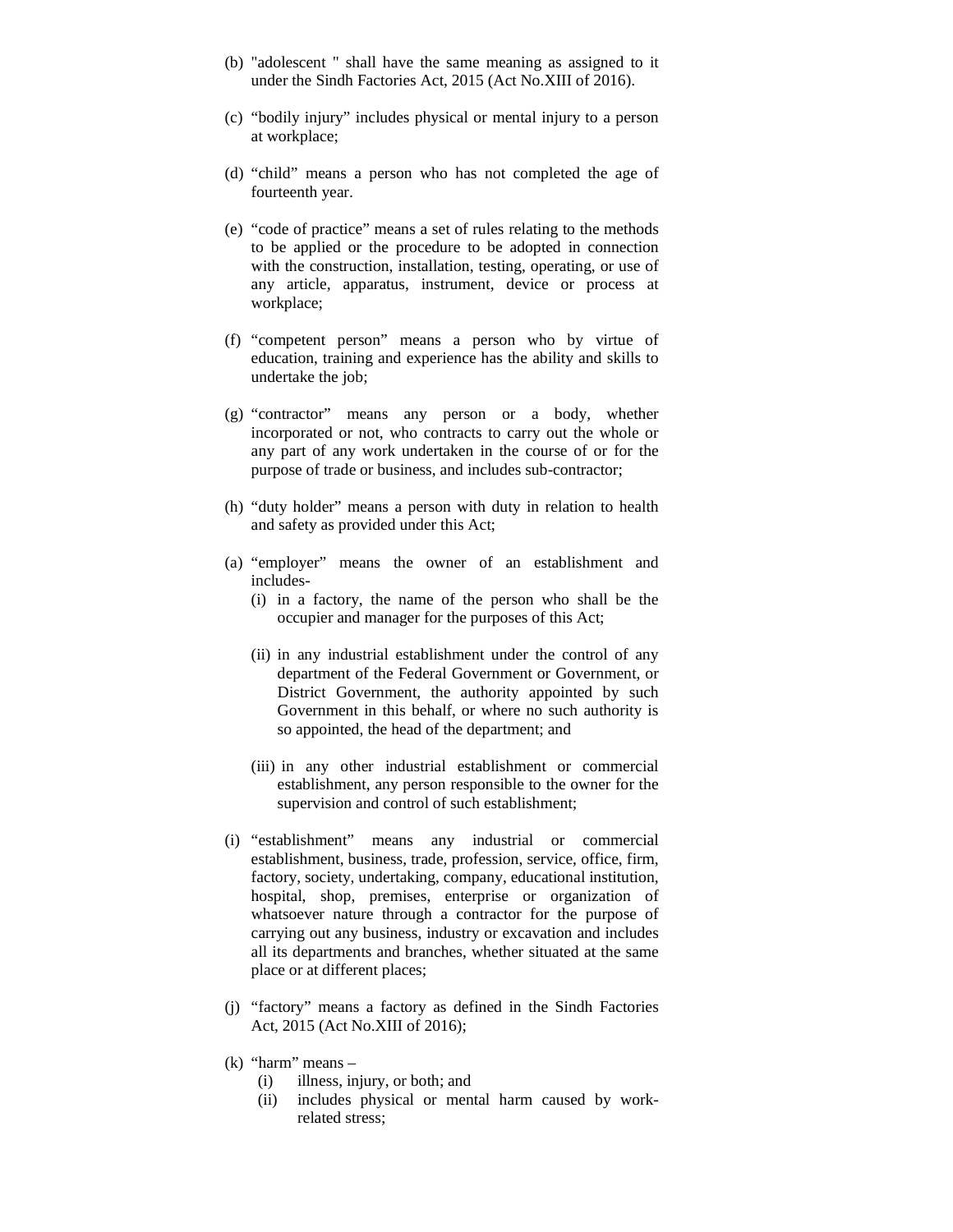- (l) "Government" means the Government of Sindh;
- (m) "hazard" means any activity, arrangements, circumstances, events, occurrences, phenomenon, processes, situations, or substances (whether arising or used within or outside a place of work) that is an actual or potential cause or source of harm; and includes –
	- (i) a situation where a person's behavior may be an actual or potential cause or source of harm to the **another** person or persons; and
	- (ii) a situation described in sub-paragraph (i) resulting from physical or mental fatigue, drugs, alcohol, traumatic shock, or another temporary condition that affects a person's behavior;
- (n) "imminent danger" means any hazard or condition that may reasonably be expected to cause loss of life, injury or illness to a person exposed before the hazard;
- (o) "machinery" includes all plants whereby power is generated, transformed, transmitted or applied;
- (p) "mine" shall have the same meaning as assigned to it in the Mines Act, 1923 (IV of 1923);
- (q) "occupational disease" means occupational diseases as mentioned in the Sindh Workers Compensation Act 2015 (Act No.VII of 2015);
- (r) "owner" means a person receiving rent of the premises, tools, machinery, equipment or substance for use at workplace, for the time being, and includes an agent or trustee for the person;
- (s) "person in control of a workplace" means the person who has ultimate control over the workplace, it may or may not include the employer, contractor, lessor, tenant, or managing agent;
- (t) "premises" means any place, and in particular, includes
	- (i) any land, building or part thereof;
	- (ii) any vehicle or watercraft;
	- (iii) any installation on land (including the foreshore and other land intermittently covered by water), any offshore installation, and any other installation (whether floating, or resting on the seabed or the subsoil thereof or resting on other land covered with water or the subsoil thereof); and
	- (iv) any tent or moveable structure;
- (u) "prescribed" means prescribed by rules, regulations or byelaws;
- (v) "rules, regulations and bye-laws" means the rules, regulations and bye-laws made under this Act;
- (w) "risk" means the probability of occurrence of injury or damage;
- (x) "safe and safety" means the environment or conditions of a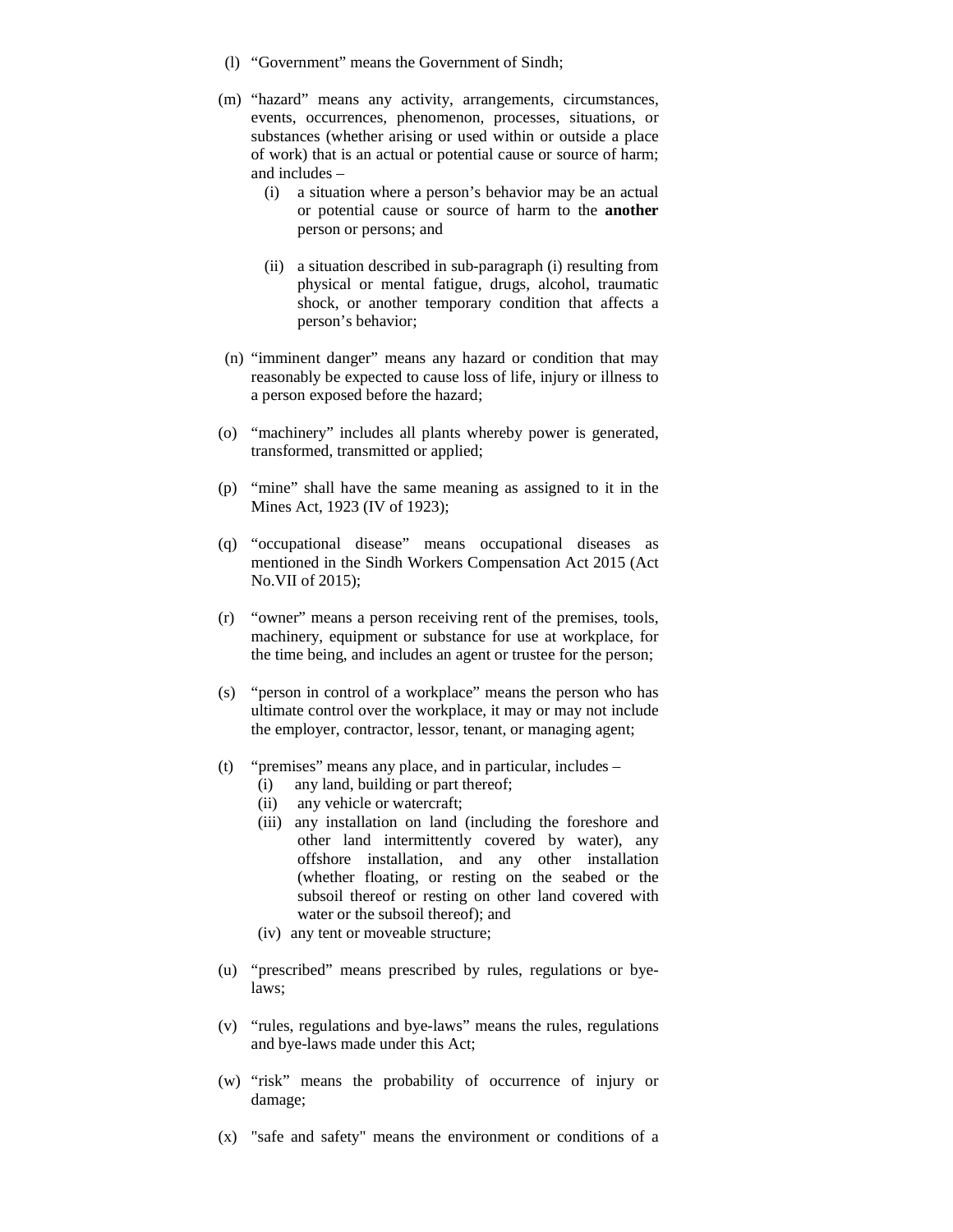workplace free from any hazard;

- (y) "Schedule" means Schedule to this Act;
- (z) "self-employed person" means an individual who works for gain or reward otherwise than under a contract of employment, whether or not that person employs others;
- (aa) "supplier" means a person who manufactures, supplies, sells, leases, distributes, erects or installs any tool, equipment, machine, device or any biological, chemical or physical agent to be used by a worker or at a work place;
- (bb) "worker" means any person employed, whether directly or through any other person, for wages, to do any skilled or unskilled, professional, technical, clerical, manual or other work, or in connection with the affairs of an establishment under any contract of service or apprenticeship, whether written or oral, express or implied and includes such a person when laid off or terminated, retrenched, dismissed and or removed from employment, for the purpose of recovery of dues under this Act, and includes any person or class of persons which Government may specify by notification in official gazette, but does not include –
	- (a) a person employed in the Federal Government or Provincial Government, District Government or Armed forces;
	- (b) a member of the employer's family; that is to say the husband or wife and dependent children of the employer;
- (cc) "workplace" or "place of work" mean any premises where work is carried out, by one or more persons and includes premises used for the storage of tools, machinery, equipment or substance; and
- (dd) "volunteer" means a person who does not expect to be rewarded for work to be performed and does not receive reward for work performed but does not include a person who is in a place of work for the purpose of receiving on the job training or gaining work experience;

4. (1) It shall be the duty of an employer to ensure all possible practicable measures in respect of safety and health at work of all persons in the **Employer**. workplace and in addition, the welfare of the workers and volunteers. **General duties of** 

 (2) Every employer shall inter-alia ensure that there exists effective methods for -

- (a) systematically identifying existing hazards to workers at work; and
- (b) systematically identifying (if possible before, and otherwise as, they arise) new hazards to workers at workplace; and
- (c) regularly assessing each hazard identified, and determining whether or not it is a significant hazard.
- (3) Where there occurs any accident or harm in respect of which an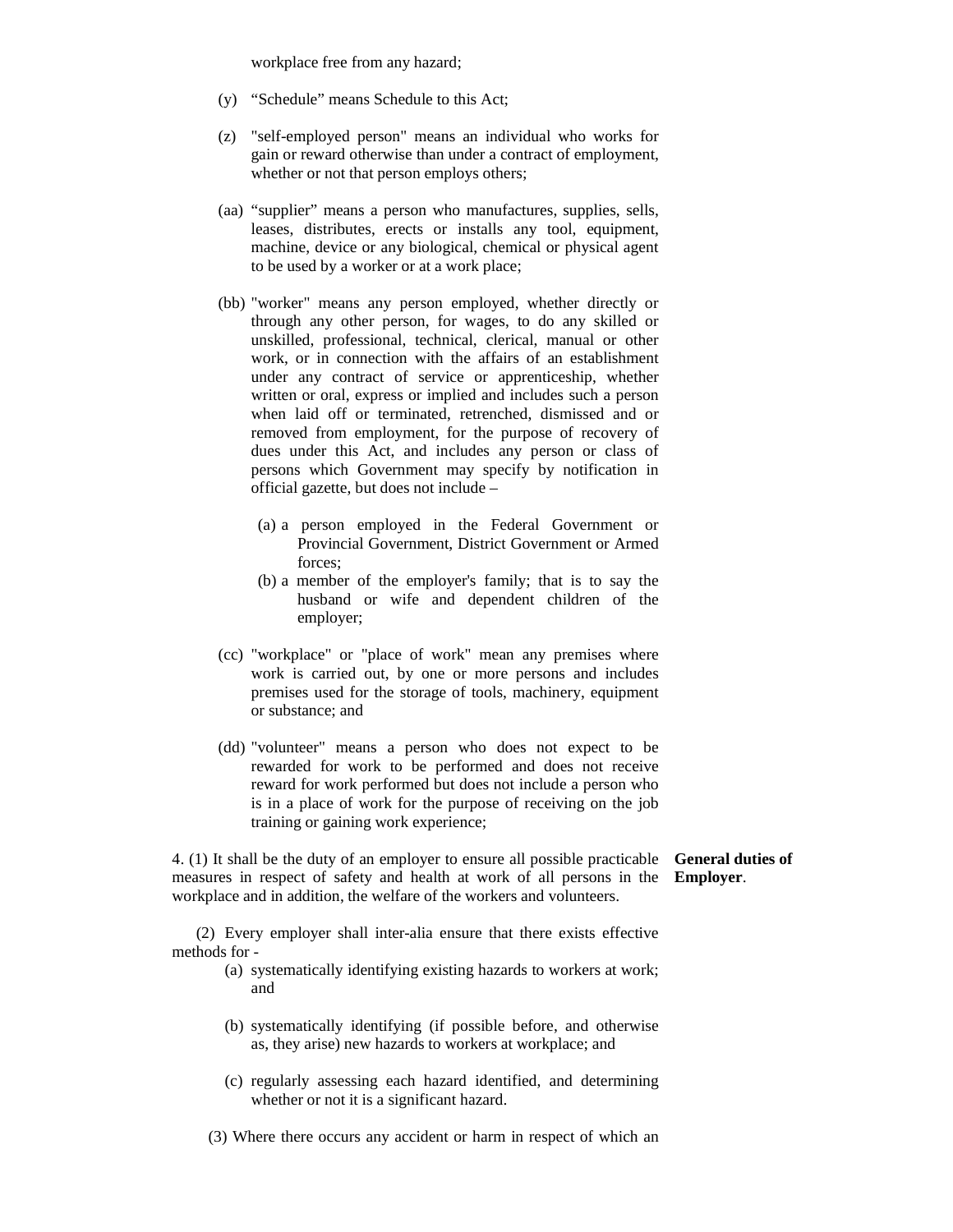employer is required by section 25 to record particulars, he shall take all practicable steps to ensure that the occurrence is so investigated as to determine whether it was caused by or arose from a significant hazard.

 (4) Without prejudice to the generality of the duty of an employer under the preceding sub-sections, the duty of the employer shall -

- (a) provide and apply of processes, systems of work and tasks to be safe and without risks of injury to health;
- (b) provide and maintain tools, machinery, equipment and appliances which are safe and without risks of injury to worker's health;
- (c) make arrangements to ensure the safety and absence of risk of injury to health of workers in connection with the use, handling, storage, disposal and transport of articles, materials and substances;
- (d) make arrangements to control and prevent physical, chemical, biological, radiological, ergonomic, psychosocial or any other hazards that affect the safety and health of workers and other persons at workplace;
- (e) provide such information, instructions, training and supervision, as is necessary or required by this Act and the regulations, to ensure safety and health at work of all workers;
- (f) maintain workplace or place of work in a condition which is safe, clean, orderly and without risks of injury to health and the provisions and maintenance of safe means of access to and egress from it;
- (g) inform the workers in an understandable manner before any work commences, the hazards associated with their work, risks involved and the preventative and protective measures that need to be taken;
- (h) provide for the workers, where necessary, when hazards cannot be otherwise eliminated or controlled, adequate protective clothing and protective equipment of a type approved by Government, to prevent every risk of injury and of adverse effects on health;
- (i) maintain particulars of all accidents occurring at the workplace and produce before the Inspector under this Act;
- (j) provide measures, where necessary, including adequate first aid arrangements to deal with emergencies, dangerous occurrences, accidents and industrial disasters.
- (k) take all practical measures for the prevention of fires and for the provision of safety measures in the event of fire;
- (l) engage in activities simultaneously at one workplace and where two or more undertakings, the employer of each undertaking shall collaborate in applying the provisions of this Act.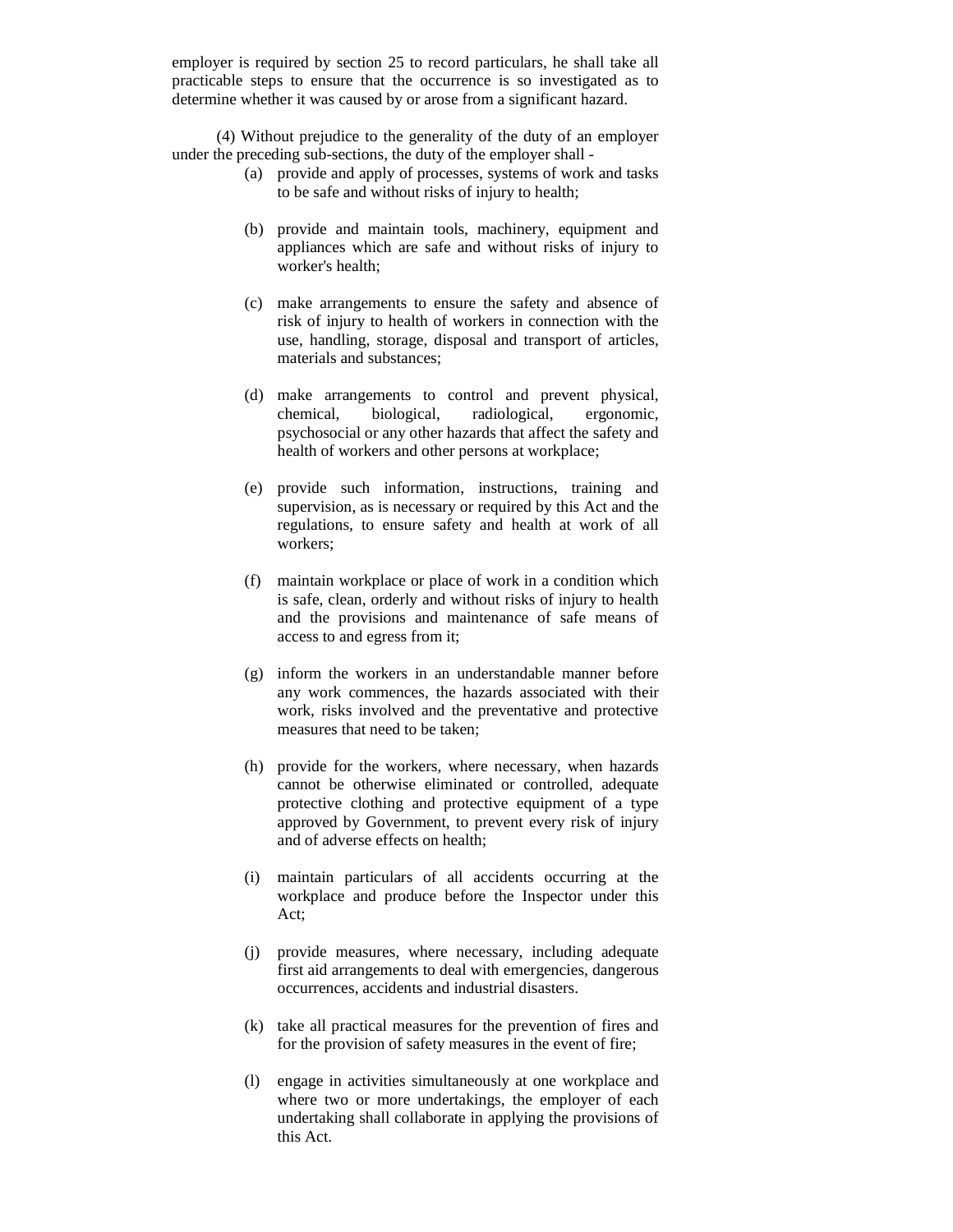5. (1) It shall be duty of every self-employed person and employer to conduct his undertaking in such a way as to ensure, so far as is reasonably practicable, that he himself and other persons (not being his workers)are not exposed to risks to their safety and health.

 (2) Every employer and self-employed person shall, in the prescribed circumstances and in the prescribed manner, give to persons (not being his workers) who may be affected by the way in which he conducts his undertaking the prescribed information about such aspects of the way in which he conducts his undertaking as might affect their health or safety.

6. It shall be duty of every person who is not worker but uses nondomestic premises made available to him as workplace or place of work where he may use plant or substances provided for their use, to take such measures as is reasonable for a person to ensure, so far as is reasonably practicable, that the premises, by all means of access thereto or egress therefrom available for use by persons using the premises, and any plant or substance in the premises or, as the case may be, provided for use thereof, is or are safe and without risk to health.

7. (1) It shall be the duty of the person having control of any premises to use the best practicable means for preventing the emission into the atmosphere from the premises of noxious or offensive substances and for rendering harmless and inoffensive such substances as may be so emitted.

 (2) A substance of any description prescribed for the purposes of subsection (1) above as noxious or offensive shall be noxious or, as the case may be, an offensive substance for the purposes whether or not it would be so, apart from this sub-section.

8. (1) It shall be the duty of every worker and volunteer while at workplace to ensure -

- (a) the safety and health of the other persons who may be affected by acts or omissions at workplace of that worker and shall not willfully do anything to endanger himself or others;
- (b) that the worker and volunteer cooperates with the employer or any other person on whom a duty or requirement in pursuance of this Act is imposed, in fulfilling such duty or requirement;
- (c) that the worker and volunteer shall use any protective clothing and protective equipment provided to that worker in pursuance of this Act; and
- (d) that the worker and volunteer does not willfully interfere with or willfully misuse any means, appliance, convenience or equipment or any other thing provided for securing the safety and health of persons at the workplace.

 (2) If an issue arises as to unsafe work, which poses an immediate threat to the safety or health of workers and volunteer, the matter shall be resolved through dispute resolution procedures contained in the policy referred to under section 13. Where the threat cannot be controlled, the worker or volunteers affected thereby may cease work:

 Provided that where work is ceased for reasons explained above, the employer has the right to direct the concerned workers and volunteers to undertake temporary alternative work.

**General duties of self-employed and employers to persons other than their workers.**

**General duties of persons concerned with premises to persons other than their workers.**

**General duty of persons in control of certain premises in relation to harmful emissions into atmosphere.**

**General duties of worker and volunteer.**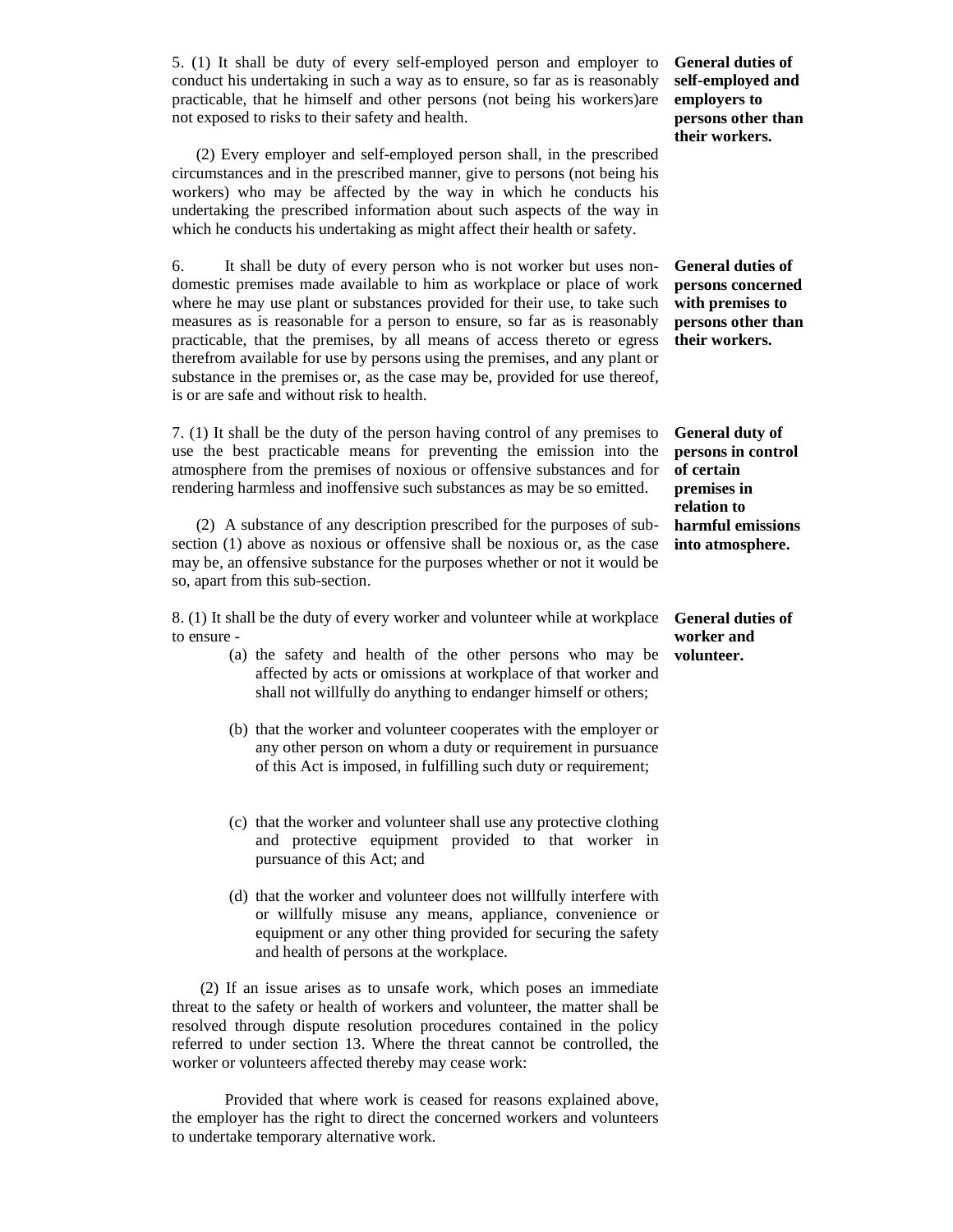(3) A worker shall also report any occupational accident, occupational disease, dangerous occurrences or commuting accident in accordance with the Occupational Safety and Health policy applying at that place of work.

9. (1) It shall be the duty of supplier who designs, manufactures, imports or supplies any article for use at workplace to take specified steps sufficient -

- (i) to ensure, so far as is reasonably practicable, that the article is so designed and constructed as to be safe and without **use at work.** risks to health when properly used;
- (ii) to carry out or arrange for carrying out of such testing and examination as may be necessary for the performance of the duty imposed on him by the preceding paragraph;
- (iii) to take such steps as are necessary to secure that there will be available in connection with the use of the article at work adequate information about the use for which it is designed and has been tested, and about any condition necessary to ensure that, when put to that use, it will be safe and without risk to health;
- (iv) to ensure, so far as is reasonably practicable, that the substance is safe and without risk to health when properly used.

 (2) It shall be the duty of supplier who designs, manufactures or supplies any tools, machinery, equipment or substance for use at work, to ensure -

- (i) that such tools, machinery, equipment or substance is safe and without risk of injury to health when correctly used with regard to safe practices;
- (ii) that persons to whom such tools, machinery, equipment or substance are supplied, be proved with all information as regards handling, commissioning, use and maintenance.

*Explanation.-* In this section supply of tools, machinery and equipment includes handling, assembling, installing, erecting and testing.

### **Chapter –II PROVISIONS WITH REGARD TO SAFETY AND HEALTH**

10. (1) Government may, by notification in the official Gazette, make rules **Safety and Health.**for the health and safety of the worker or volunteer in any establishment or class of establishments.

 (2) Without prejudice to the generality of the foregoing provisions, the said rules may include, but not limited to, the following matters, namely:-

- (a) cleanliness in the place of work and its freedom from nuisance, and maintenance of buildings;
- (b) illumination, ventilation, temperature, noise, dust, fume and artificial humidification;
- (c) disposal of wastes and effluents;
- (d) floor, stairs, means of access, proper working space,

**General duties of Supplier as regards articles and substances for**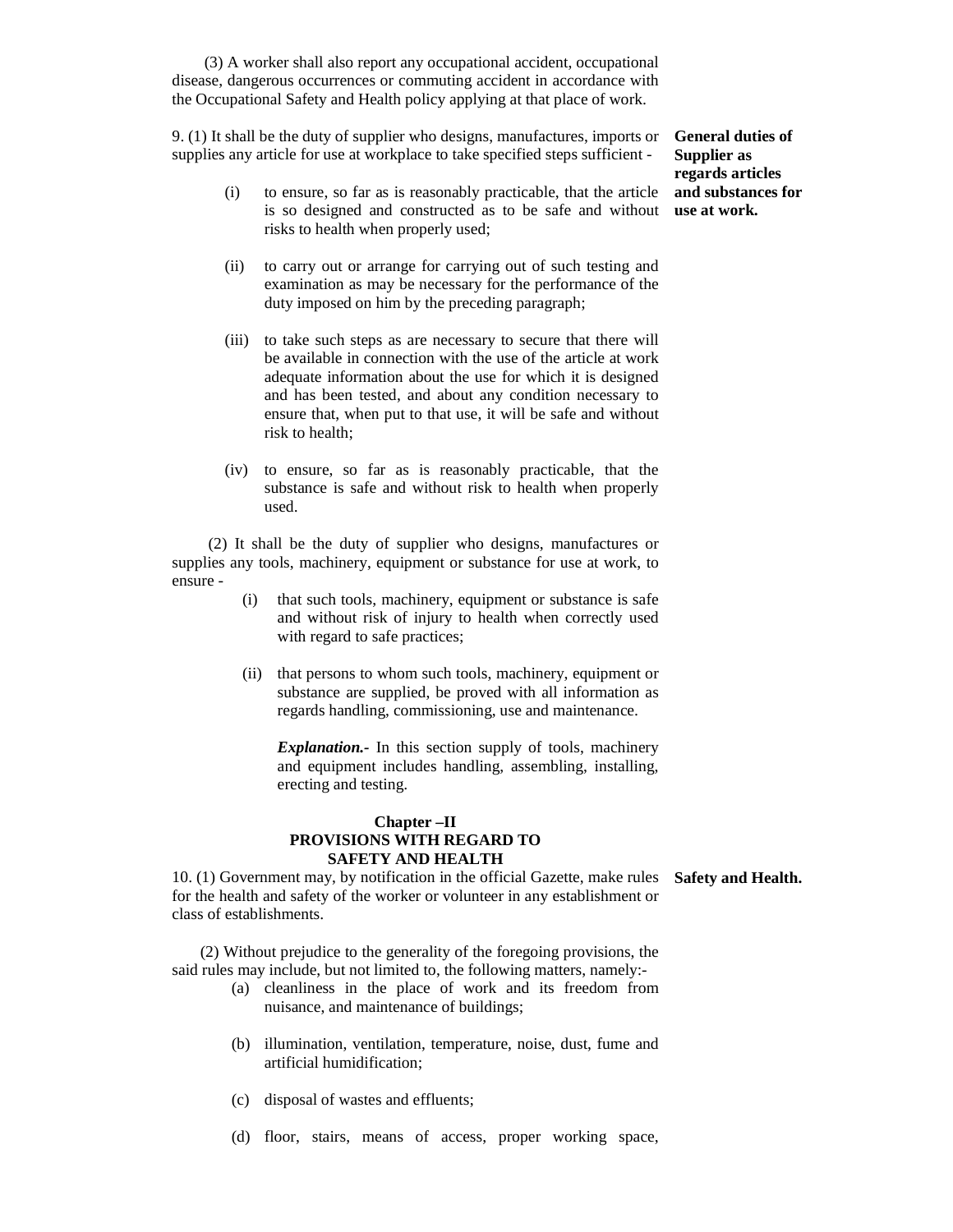overcrowding, confined spaces, pits, sumps, opening in floors and allied things;

- (e) drinking water and conservancy;
- (f) guarding and fencing of the machinery and work at or near machinery in motion;
- (g) self-acting machines and device for cutting off power; revolving machinery and pressure plants;
- (h) instructions, training and supervision in relation to employment on dangerous machine and fencing or casing of machinery; wet floors, open wiring, safety escapes, emergency exits, safe electric wiring and fitting etc;
- (i) explosives or inflammable dust, gas and precaution against dangerous fumes etc;
- (j) precaution in case of fire;
- (k) personal protective equipment;
- (l) excessive weights;
- (m) loading and earth moving machinery;
- (n) cranes, hoist, lifts and other lifting operations;
- (o) scaffolding and work at height, and
- (p) safety of building, machinery and manufacturing process.

**Written statement of policy**.

11. Every employer to whom this Act applies, except in such cases as may be prescribed by Government, shall declare a written statement of a general policy with respect to the safety and health of all persons at the workplace and such statement shall include provisions to resolve disputes on safety at the workplace and the reporting procedure for fatalities, injuries and near misses. The policy shall be reviewed and revised when -

- (a) introducing or altering the procedures for managing risk to safety; and
- (b) changes that may affect safety, health or welfare are proposed to the premises where persons work, to the systems or methods of work or to the plant or substances used for work, but as a minimum at least every five years and to bring the statement and revisions of it to the notice of all persons in the workplace in languages understood by all.

12. (1) In every workplace or place of work, the employer shall provide **Consultation**. for-

> (a) the election of occupational safety and health representatives from amongst the workers in such establishments having less than fifty workers, and such representatives shall represent the workers in all matters relating to the safety, health and welfare at work, as prescribed; and may report the impending threats, accidents, injuries, fatal injuries to the Inspector; and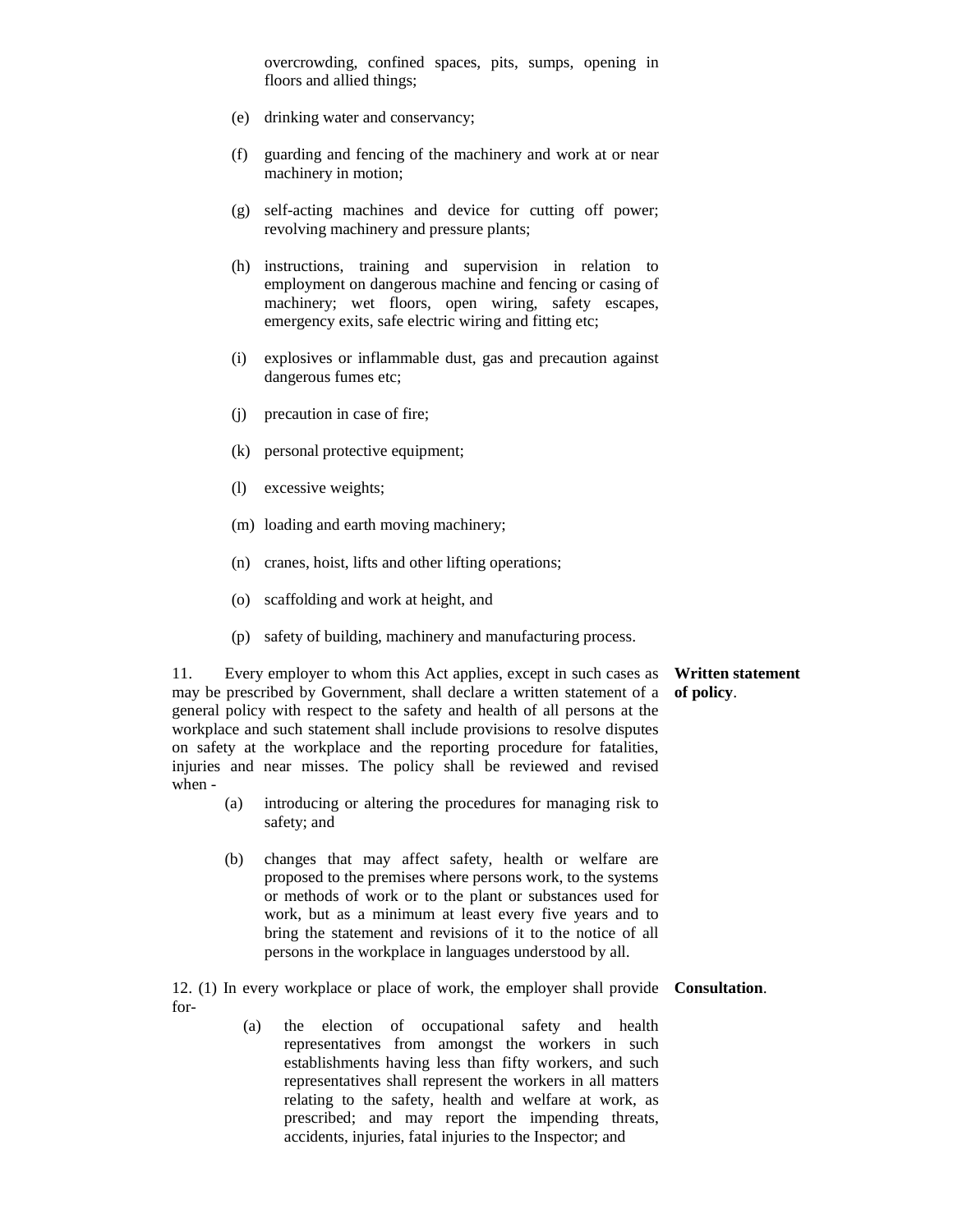(b) to appoint a competent person to function as Safety and Health Officer at the workplace and set up an Occupational safety and Health Committee in the establishment having more than forty-nine workers.

 (2) It shall be the duty of the occupational safety and health representatives or the Occupational safety and Health committee to cooperate and assist the employer to promote and develop measures to ensure the safety, health and welfare of the workers at workplace. The committee shall report the effectiveness of such measures to the employer and the Inspector, if so required.

13. The employer shall, atleast once in two years, allow occupational safety and health representative to attend health and safety training as approved by Government and shall bear all expenses thereof including paid leave, course fee, lodging boarding, travelling etc. **Training of health and safety representative**.

14. No person shall intentionally or recklessly interfere with or misuse anything provided in the interests of health, safety or welfare in pursuance of any of the relevant statutory provisions.

15. (1) Each worker and volunteer shall be provided with a "Hygiene Card" in which during the month of January and July every year entries shall be recorded after examination by qualified medical practitioner to the effect that the workers is not suffering from any contagious, infectious and occupational disease. The fee of such an examination shall be fixed by Government and shall be borne by the employer of the workplace.

 (2) If the worker is found to be suffering from any contagious, infectious and occupational disease on an examination under subsection(1), the employer shall provide him appropriate medical treatment with paid leave

16. Every worker shall be vaccinated and inoculated against such diseases and at such intervals as may be prescribed and expenses of such vaccination and inoculation, if any, shall be borne by the employer of the workplace.

### **CHAPTER –III ENFORCEMENT**

17. (1) An employer or self-employed person shall not build, fit out, alter or use any site or building as a workplace, unless its plans or site are approved by Government or its designated authority.

 (2) Government or its designated Authority while approving the Plan or site or building shall ensure that all safety measures have been taken and the process to be conducted in the premises shall not be harmful to other people in the area.

 (3) The employer shall, before start of the work, send a written notice to the Inspector of the area as may be prescribed by rules.

18. (1) Government may, by notification in the Official Gazette, appoint such persons possessing such professional degree in the relevant fields, to be Inspectors for the purposes of this Act within local limits as it may assign to them respectively. **Appointment of Inspectors.** 

**Non-interfere or misuse of certain provisions.** 

**Precautions against contagious or infectious disease at workplaces**.

**Compulsory vaccination and inoculation**.

**Registration of workplaces and approval of site, buildings and other constructions to be used as workplaces.**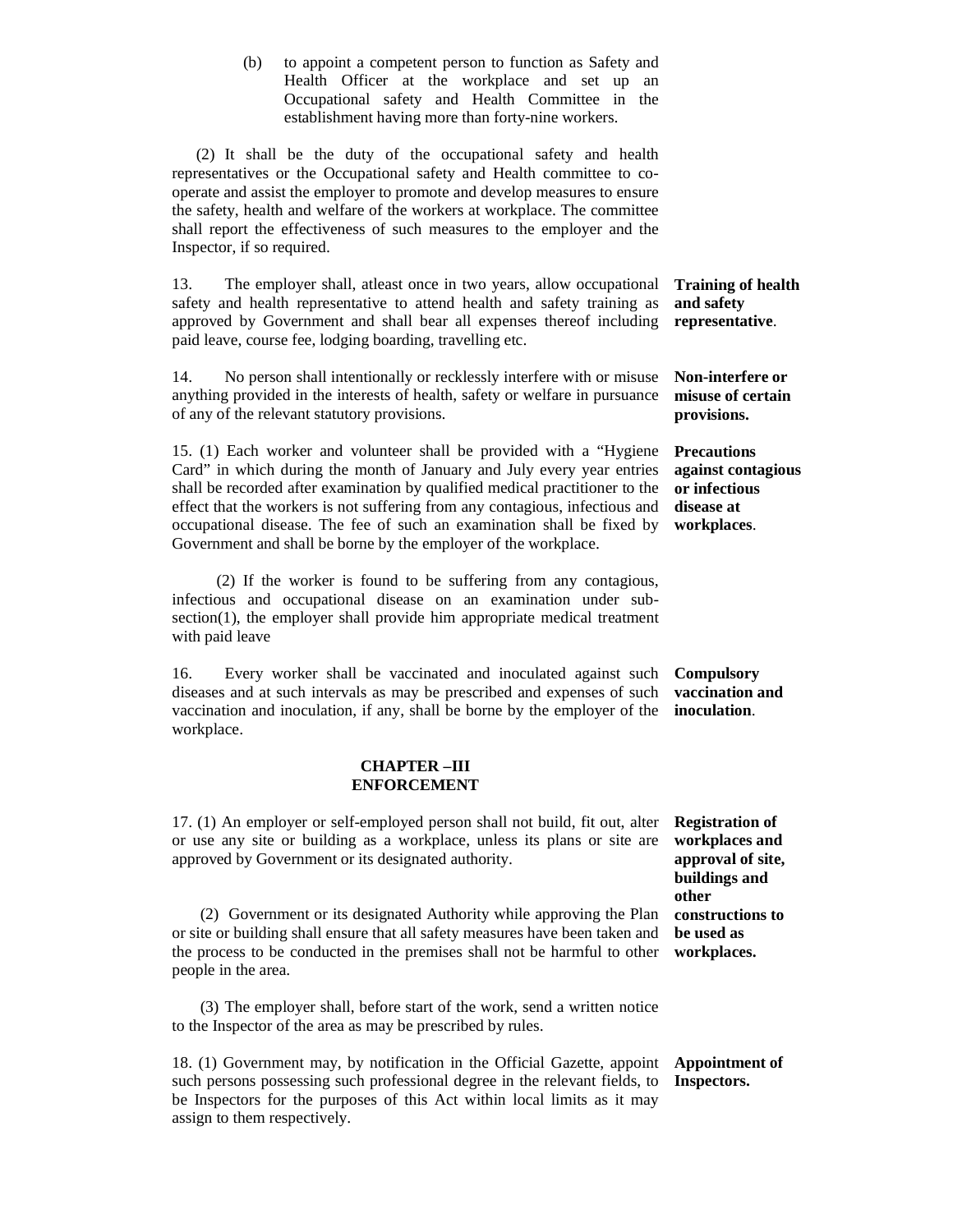(2) The Chief Inspector of Factories Sindh appointed under the Sindh Factories Act 2015 (Act No.XIII of 2016) shall be the Chief Safety and Health Inspector under this Act, who shall exercise the powers of an Inspector throughout the Province of Sindh.

 (3) In any area where there are more than one Inspector, Government may by notification declare the powers of such Inspectors respectively in local limits.

 (4) The Chief Safety and Health Inspector and Inspectors appointed under this Act shall be deemed to be a public servant within the meaning of the Pakistan Penal Code,1860 (XLV of 1860).

 (5) Every inspector appointed under this section shall be furnished with such certificate of appointment as may be prescribed, and when visiting workplace in accordance with this Act shall, if so required, produce the said certificate to the employer or other person holding a responsible position at the workplace.

19. (1) The Inspector appointed under section 18 shall, for the purpose of **Powers of**  the execution of this Act, have the powers described in their certificate of **Inspector.**appointment which may include -

- (a) to enter, inspect and examine any premises at any reasonable time (or, in a situation which in his opinion is or may be dangerous, at any time) -
	- (i) to which he has reasonable cause to believe, this Act applies;
	- (ii) which is adjacent to any premises in which the Inspector has reasonable cause to believe that there are stored explosives or flammable materials or other substances which would expose the persons in the premises to risk injury or to health;
	- (iii) to which an employer has contracted part of the work to a person or persons outside the principal workplace;
- (b) to enter any area of any premises or building which is or forms part of the access to any premises referred to in sub-clause (i) or (iii) of clause (a);
- (c) to take one or more police officers if the Inspector has reasonable cause to apprehend any obstruction in the execution of the provision of this Act;
- (d) to make any complaint or application to Labour Court and to appear in support of such complaint or application;
- (e) to require the production of the registers, certificates, notices and documents kept in pursuance of this Act;
- (f) to require the production of plans, drawings, any circuit or wiring diagrams pertaining to the workplace;
- (g) to make such examination and inquiry as may be necessary to ascertain whether the provisions of this Act are complied with, so far as respects a workplace and any person in the workplace;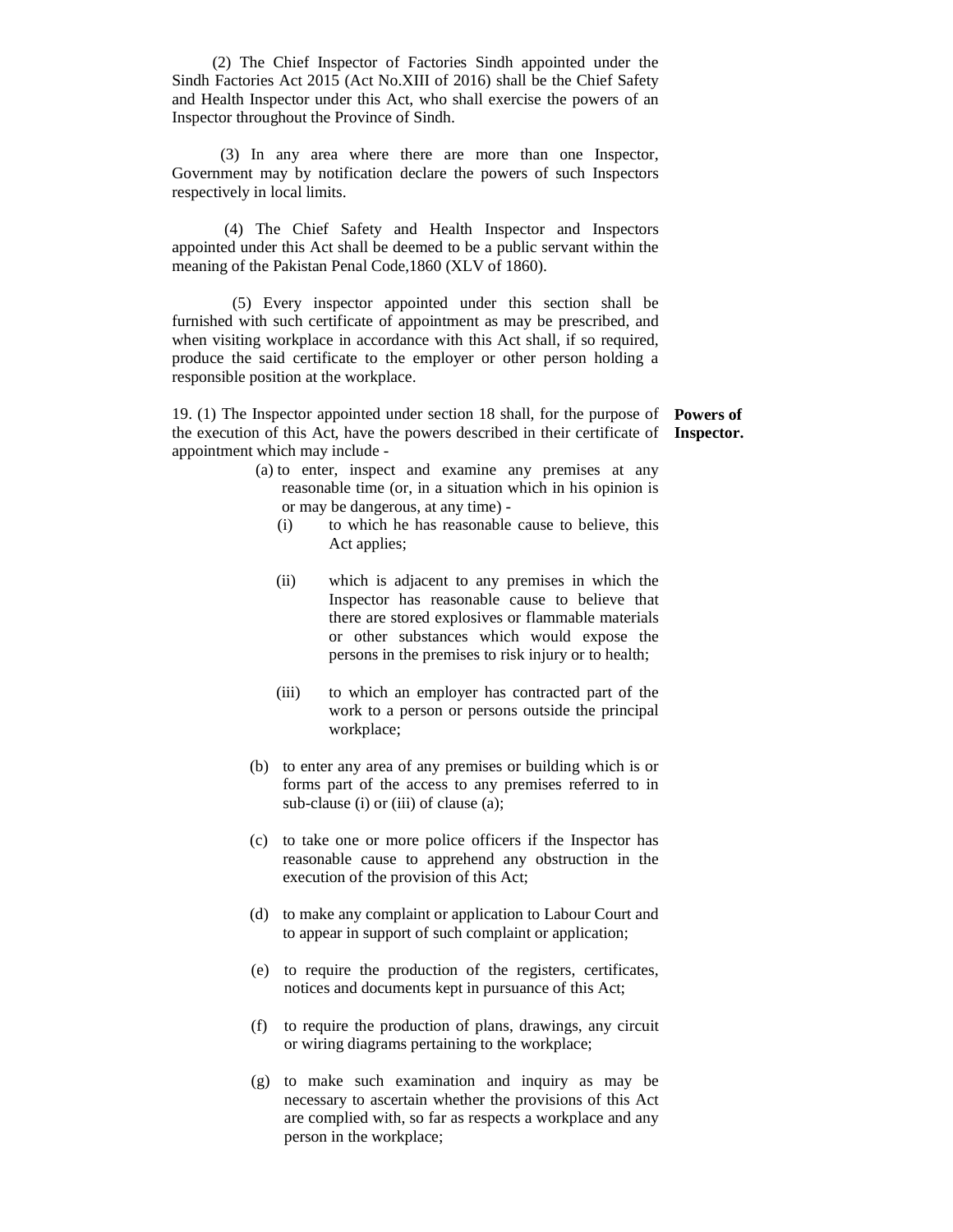- (h) to examine every person he has reasonable to believe to be or have been within the preceding two months employed in a workplace or employed in the business of a workplace wholly or mainly outside the workplace and require such person to sign a declaration of the truth of the matters;
- (i) to take for analysis sufficient sample of any material in use or mixed for use in the manufacture of any article or articles produced in any workplace in the presence of the employer or if the employer is not readily available, the person responsible for the workplace;
- (j) to take any substance used or intended to be used in any workplace being a substance in respect of which the Inspector is of the opinion that a contravention of this Act, rule, regulation or any order made under this Act, or which in the opinion of that Inspector is likely to cause bodily injury to any person in the workplace:

 Provided that the employer or other responsible person, at the time the sample is taken and on providing the necessary application, require the Inspector to divide the sample into three parts to mark and seal or fasten up each part in such manner as its nature permits and -

- (a) to deliver one part to the employer or to the other responsible person;
- (b) to retain one part for future comparison; and
- (c) to submit one part to the analyst authorized by Government for the purpose;
- (k) to take for analysis any machinery or article found in any workplace;
- (l) to take photograph or video of machinery or any article found in such workplace or make any sketch of any workplace; and
- (m) to exercise any power or perform any function which is necessary for the purpose mentioned in this section.

 (2) No person shall intentionally delay or obstruct the Inspector in exercise of his powers referred to under sub- section (1), and he shall be liable to comply with the provisions of this Act, rules, regulations or byelaws and produce any register, certificate, notice or document under his custody and he shall not prevent or attempt to conceal or prevent, any person from appearing before or being examined by such Inspector in execution of his duties under this Act.

20. (1) If an Inspector is of the opinion that the employer is contriving one **Notices.**or more of the relevant statutory provisions or has contravened one or more of those provisions in circumstances and shall continue the contravention repeatedly, he may serve on him an improvement notice stating the reasons thereof and require the employer to rectify the contravention as may be specified in the notice.

 (2) If an Inspector is of the opinion that any activity is being carried on or about to be carried on by or under the control of employer, which involve or likely to involve a risk of serious personal injury, the Inspector may serve a prohibition notice.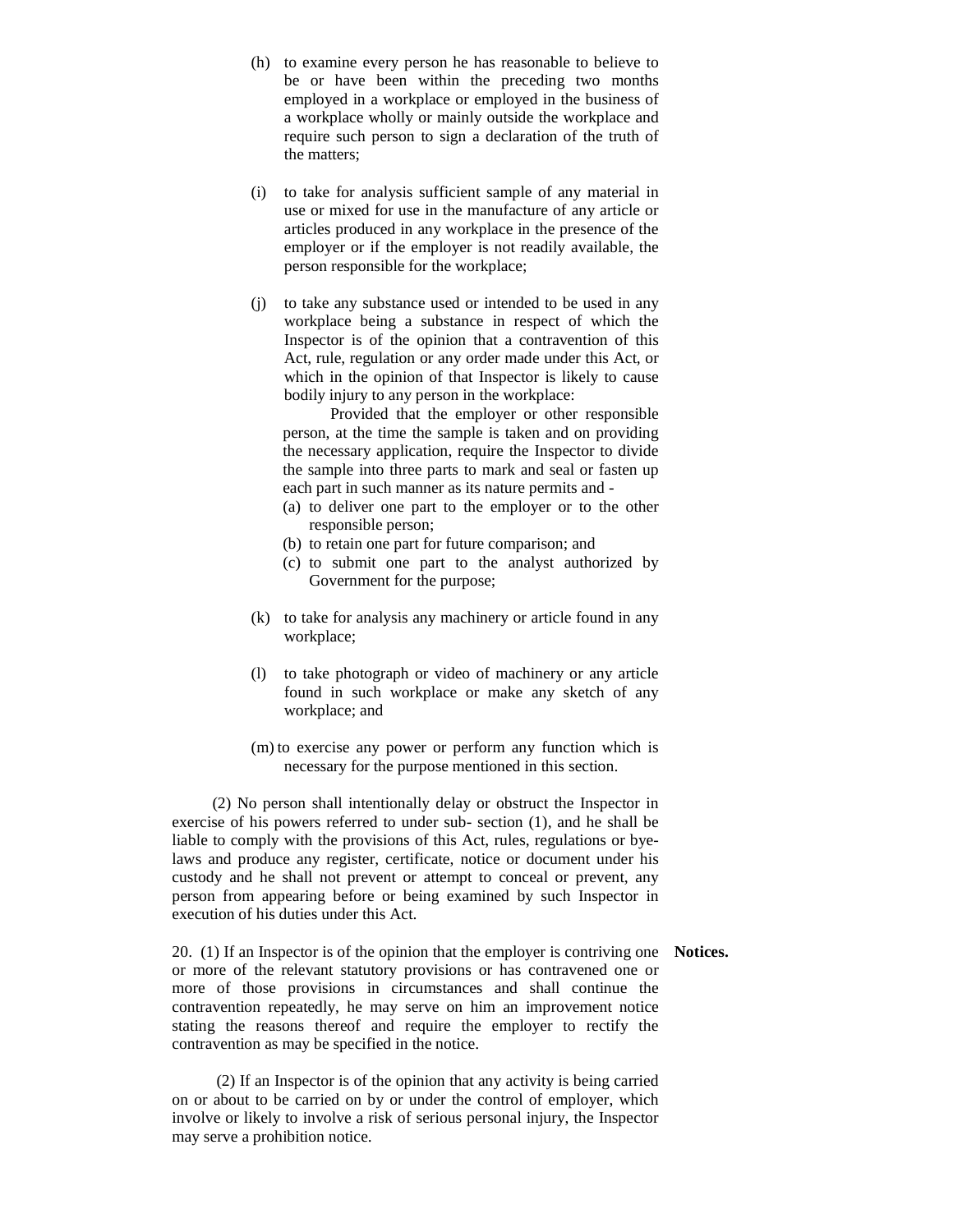- (3) A prohibition notice shall
	- (i) specify the matters which in his opinion give or likely to give rise of risk;
	- (ii) where in his opinion any of those matters involves or likely to involve a contravention of any of the relevant statutory provisions and specify the provision or provisions as to which he is of that opinion, and give particulars of the reasons why he is of that opinion; and
	- (iii) direct that the activities to which the notice relates shall not be carried on by or under the control of the person on whom the notice is served unless the matter specified in the notice and any associated contraventions of provisions so specified in the notice have been remedied.

 (4) A directive given in pursuance of sub-section (3) shall take immediate effect if the Inspector is of the opinion that the risk of serious personal injury is or will be imminent, and shall have effect at the end of a period specified in the notice in any other case.

 (5) Where any of the relevant statutory provisions applies to a building or any matter connected with a building and the Inspector proposes to serve an improvement notice relating to a contravention of that provision in connection with that building or matter, the notice shall not direct any measures to be taken to remedy the contravention of that provision which are more onerous than those necessary to secure conformity with the requirement of any building regulations for the time being in force to which that building or matter would be required to conform if the relevant building were being newly erected unless the provision in question imposes specific requirement more onerous than the requirements of any such building regulations to which the building or matter would be required to conform.

*Explanation.-* In this sub-section "the relevant building" shall include the building and in the case of a matter connected with a building, mean the building with which the matter is connected.

 (6) An Inspector may, in connection with any premises used or about to be used as a place of work, serve a notice requiring or likely to lead to take measures affecting the means of escape in case of fire with which the premises may or ought to be provided.

21. (1) The employer on whom the improvement or prohibition notice is served may, within such period from the date of its service as may be prescribed, appeal to the Labor Court and on such appeal the Labour Court may either cancel or affirm the notice and, if it affirms it may do so either in its original form or with such modification as the case may be and if it thinks fit pass such orders for appointing one or more Assessors for the purpose of enquiring into the facts of the circumstances under which notices have been issued.

22. (1) Where, in the case of any article or substance found by an Inspector in any premises which he has power to enter and he has reason to believe that in the circumstances in which he finds it, the article or substance is a cause of imminent danger or serious personal injury, he may seize and render it harmless and take corrective measures which may include destruction, demolition, dismantling, removing and repairing.

**Appeal against improvement or prohibition notice**.

**Power to deal with cause of imminent danger.**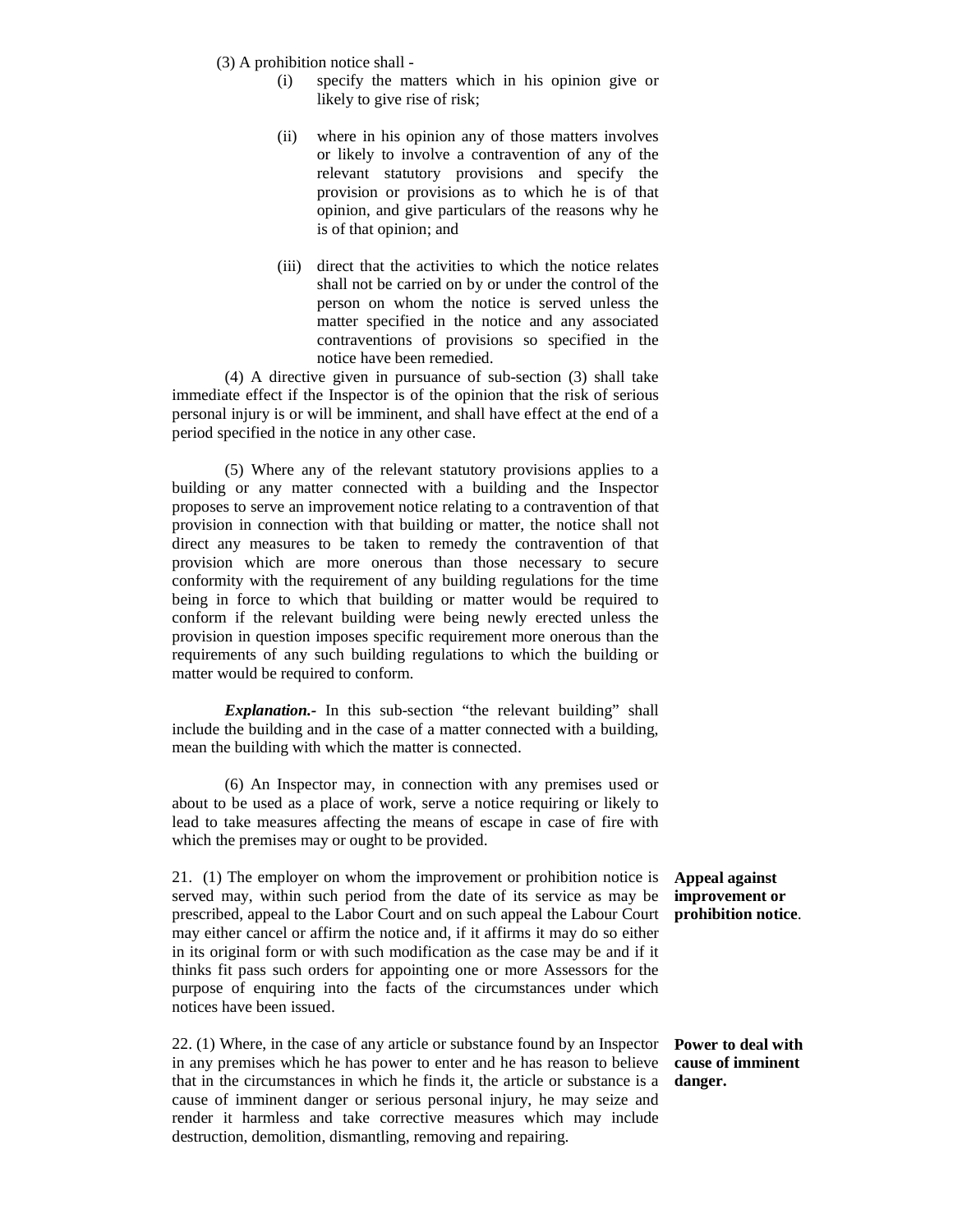(2) Before it is rendered harmless under this section -

- (i) any article that forms part of a batch of similar articles; or
- (ii) any substance, the inspector shall, if it is practicable for him to do so, take a sample thereof and give to a responsible person at the premises where the article or substance was found by him a portion of the sample marked in a manner sufficient to identify it.

 (3) As soon as may be after any article or substance has been seized and rendered harmless under this section, the Inspector shall prepare and sign a written report given particulars of the circumstances in which the article or substance was seized and so dealt with by him, and shall give a signed copy of the report to the employer or responsible person at the premises and unless that person is the owner of the article or substance, also serve a signed copy of the report on the owner; and where the Inspector is unable after reasonable enquiry ascertain the name or address of the owner, he may serve the copy of notice on him by giving it to the employer or responsible person at the premises.

23. (1) Every employer shall maintain a register of accidents in the prescribed form and shall record in the register the prescribed particulars relating to -

- (a) every accident that harmed or might have harmed any worker or any person in a place of work controlled by the employer; and
- (b) every hazard to which worker was exposed while at workplace in the employment of the employer.

 (2) Every self-employed person shall maintain a register of accidents, in the prescribed form, and shall record in the register the prescribed particulars relating to -

- (a) every accident that harmed or might have harmed any selfemployed person at work or any person in a place of work; and
- (b) every hazard to which self-employed person was exposed while at workplace.

(3) Every employer or self-employed person shall maintain a register and record therein any accident occurs in a workplace which -

- (a) causes loss of life; or
- (b) disables any person from reporting to normal work for more than seven days;
- (c) makes any person unconscious as a result of any action or process related to work;

 (4) The employer and self-employed person shall report every accident in the prescribed form to the Inspector within twenty four hours of the occurrence of the accident.

 (5) Where accident causing disablement or death is notified by the employer or self-employed person, notice in writing of the death shall be sent to the Inspector by the employer or self-employed person in control of the workplace within twenty four hours of the disability or death comes to the knowledge of the employer or self-employed person controlling the workplace.

**Notification and investigation of accidents, dangerous occurrences and occupational illnesses**.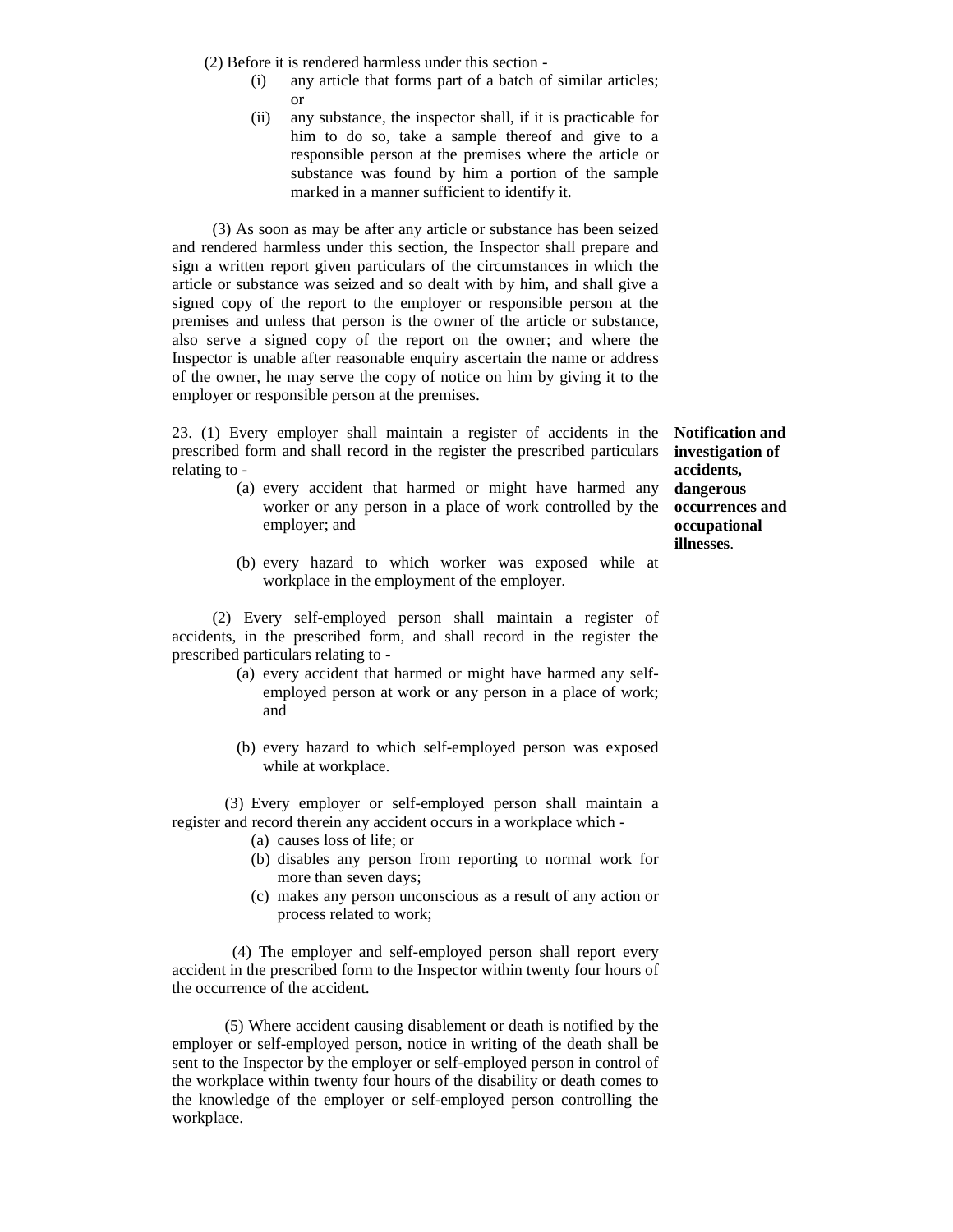(6) Where an accident occurs in the workplace causing the death of any person at the workplace, no person shall touch or disturb or cause any other person to touch or disturb, without the permission of an Inspector, any machinery or any article which was involved in such accident, other than for the purpose of extricating or attending on any person involved in such accident.

(7) Where any illness occurs in a workplace which -

- (a) is prescribed ; or
- (b) leads to a loss of life of a person who was at the workplace ; or
- (c) leads to an absence from normal work for more than seven continuous days and, is considered to be related to the workplace; or
- (d) causes sudden or simultaneous illness or loss of consciousness at that workplace;

written notice shall forthwith be sent by the employer or the manager to the Inspector of the area where the workplace is located, in the form prescribed for the purpose.

 (8) Where at any workplace there is possibility of the workers being subjected to special risk or hazard to safety and health at work, the Chief Inspector of Safety and Health may require such workers to undergo preemployment and periodic medical examinations suited for the circumstance and at periods so determined which the employer and the workers shall comply.

 (9) The medical examination shall be conducted at Hospitals authorized by Government and the cost thereof shall be borne by employer.

24. Where an accident occurs at workplace, no person shall, unless authorized to do so by an Inspector, remove or in any way interfere with or disturb any wreckage, articles, substance or thing related to the incident except to the extent necessary - **No interference at accident scene**.

- (a) to save the life of, prevent harm to, or relieve the suffering of, any person; or
- (b) to maintain the access of the public to an essential service or utility; or
- (c) to prevent serious damage to or loss of property.

25. (1) Government may direct a formal investigation into any accident occurring or any occupational disease or any other disease contracted or suspected to have been contracted in a workplace and of its causes and circumstances, and with respect to any such investigation the following provisions shall have effect:-

- (a) Government may appoint a competent person or persons possessing technical, legal or special knowledge to act as Assessor for holding such investigations;
- (b) the person or persons so appointed as Assessor shall hold the investigation in open session in such manner and under such conditions as the Assessor may think most effectual for ascertaining the causes and circumstances of the incident, accident or case of disease, and for enabling the court to make the report;
- (c) the person appointed to hold any such inquiry shall have all the power of a Civil Court under the Code of Civil

**Power to direct formal investigation of incidents, accidents and cases of disease**.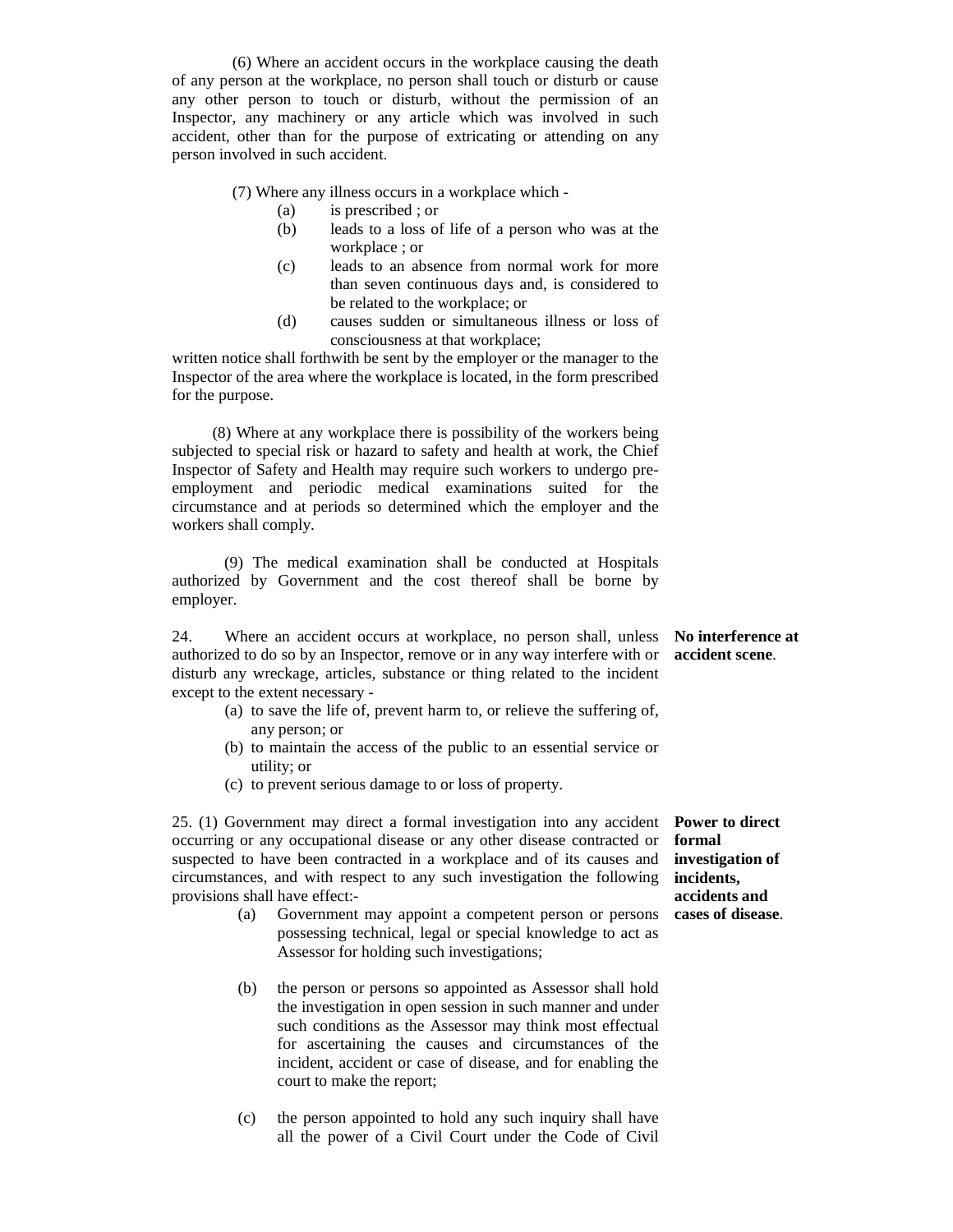Procedure, 1908 (V of 1908), for the purpose of enforcing the attendance of witnesses and compelling the production of documents and material objects and every person required by such person as aforesaid to furnish any information shall be deemed to be legally bound to do so within the meaning of section 176 of the Pakistan Penal Code (XLV of 1860);

- (d) the Assessor shall make a report to the Government stating the causes and circumstances of the incident, accident or case of disease and adding observations or suggestions which he thinks fit to make;
- (e) A person holding inquiry under this section may exercise any or all the powers of an inspector appointed under this Act for the purposes of inquiry.

 (2) Government may cause the report of the Assessor to be made public.

### **CHAPTER – IV OCCUPATIONAL SAFETY AND HEALTH COUNCIL SINDH**

26. (1) Government shall establish a Council for Occupational Safety and **Occupational**  Health Sindh, which shall consists of following:-

**Safety and Health Council Sindh.**

- (a) the Secretary Labour and Human Resources Department, Sindh, shall be the Chairperson;
- (b) five Government Representatives from Industries Department, Sindh Building Control Authority, Health Department, Sindh Environment Protection Agency; and Fire Department of Local Governments;
- (c) four members to represent employers;
- (d) four members to represent workers;
- (e) four professionals **nominated by the Chief Minister**, at least one of them shall be a women;
- (f) three members from civil society, as Government may consider appropriate and necessary, at least one of them shall be a woman; and
- (g) An officer from Directorate of Labour Sindh who shall also act as Secretary to the Council.

 (2) Members appointed under clause (c) and (d) shall respectively be chosen from the list of names submitted by the representative bodies of the employers and workers recognized by Government for that purpose;

 Provided that unless rules are framed in this behalf, the first members to be so appointed shall be chosen from such persons as Government may deem fit.

 (4) The non-official member shall hold office for a period of five years and shall be eligible for re-nomination.

 (5) The Council may discharge its functions notwithstanding any vacancy in the constitution of the Council.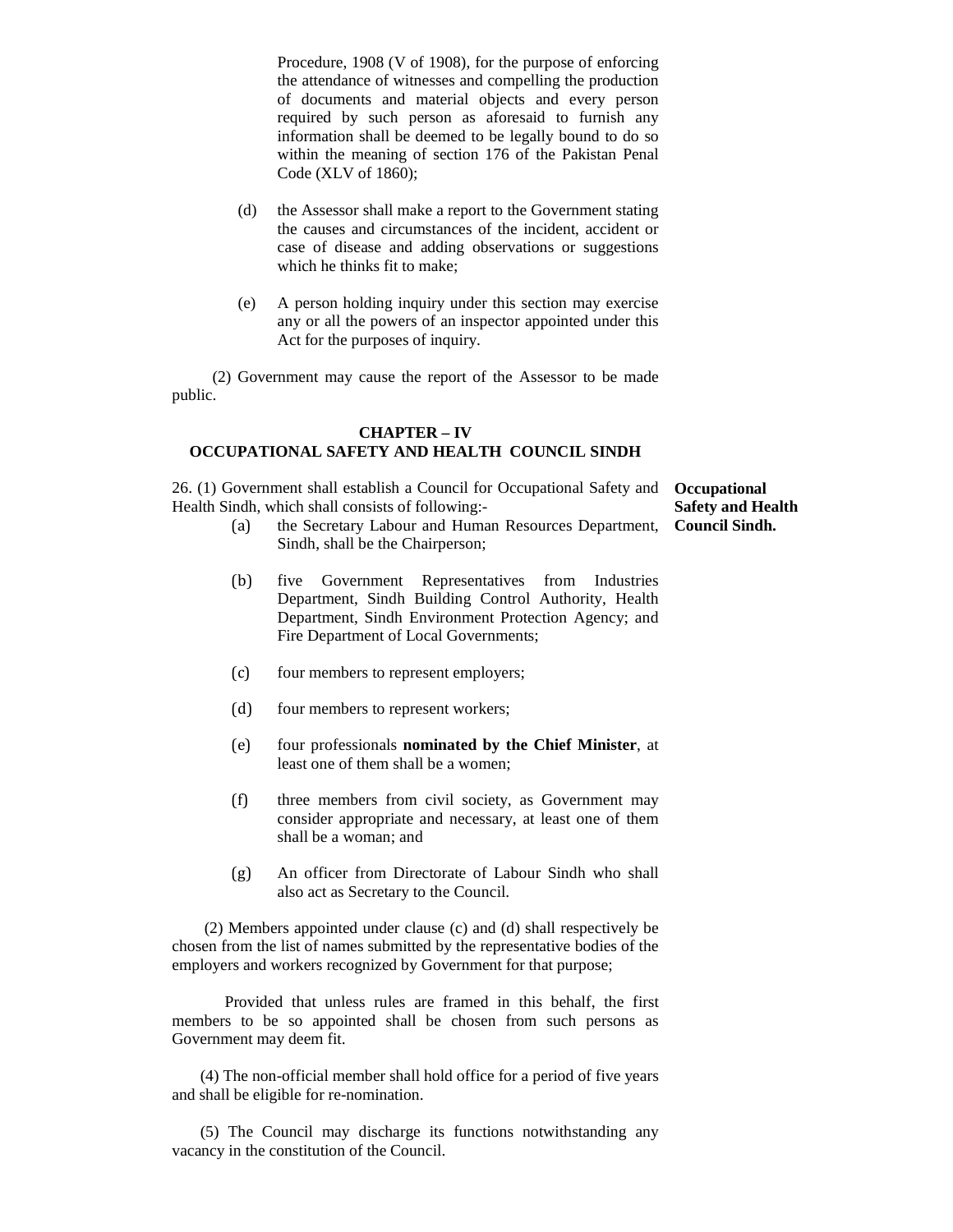27. (1) The Council shall perform the following functions:-

## **Functions of the**

- (a) advice Government on all matters relating to the objects of **Council**. this Act which Government may refer to the Council ; and
- (b) review legislation relating to occupational safety and health, and recommend to Government for amendments, expansion, clarification under the said legislation.

 (2) Without prejudice to the generality of the preceding provision, the Council may make recommendations with regard to –

- (i) the formulation and implementation of provincial policies and strategies relating to occupational safety and health;
- (ii) the actions to facilitate cooperation between Government, employers, workers and any other persons or organizations engaged in occupational activities;
- (iii) the action, if any, which needs to be taken by Government in order to comply with the provisions of any international instrument relating to safety, health and welfare at work;
- (iv) any matter arising in the course of the performance of its functions, either of its own motion, or when requested by Government to do so;
- (v) the compilation and publication of annual statistics on occupational accidents, dangerous occurrences and occupational diseases as well as measures taken in pursuance of occupational safety and health policy Sindh;
- (vi) training on occupational safety and health;
- (vii) studies and research or otherwise keep abreast of the scientific and technical knowledge necessary to fulfill the objects of this Act or any other matters relating to safety, health and welfare of workers at workplace;
- (viii) any matter relating to gender issues and adolescent at workplace;
- (ix) the development or content of codes of practice, standards and guidelines;
- (x) advice on any other matter relevant to the occupational safety and health as may be referred to the Council by Government.

28. (1) The Council shall meet at least once in every four months in a calendar year.

**Meetings and quorum of the Council.**

 (2) Nine members of the Council shall form a quorum for any meeting of the Council of whom at least -

- (i) Five official members;
- (ii) two representatives of employers;
- (iii) two representative of workers; and
- (iv) one professional or member of civil society.

(3) Subject to the provisions of this Act, the Council may regulate its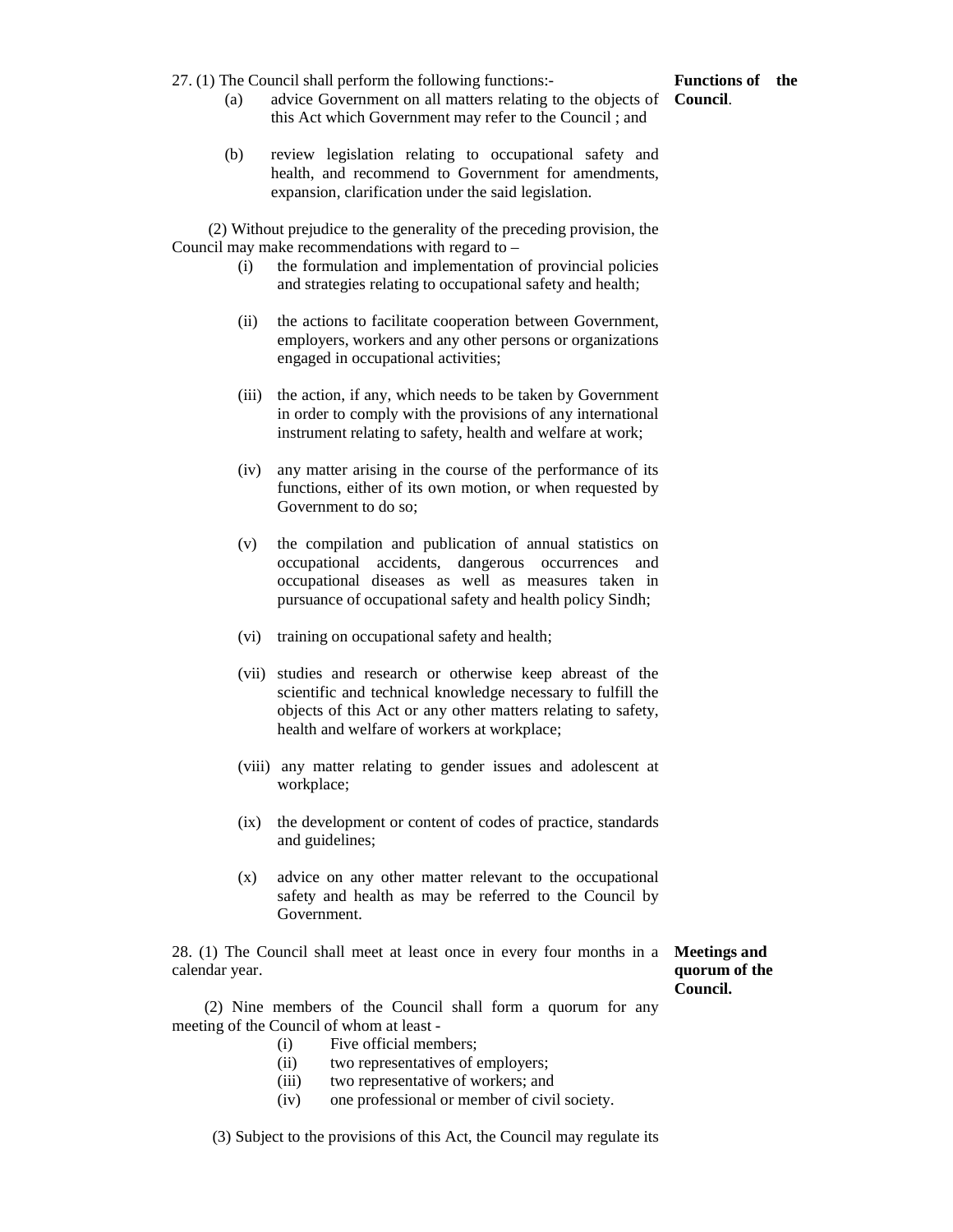own procedure with regard to its meetings and the transaction of business at the meetings.

 (4) The Council may appoint committees or sub-committees as it deems fit, to exercise such powers and perform such duties or discharge such functions as may, subject to such conditions, if any, as the Council may impose.

### **CHAPTER –V OFFENCES AND PENALTIES**

29. Any person who -

- (a) willfully obstructs an Inspector in the exercise of any of his lawful powers, or fails to produce on demand by an Inspector any registers or other documents kept in pursuance of the regulations made under this Act, or conceals or prevents or attempts to prevent any person from appearing before, or being examined by an Inspector, or
- (b) unless duly authorized, or in case of necessity, removes any fencing, gangway, ladder, lifesaving means or appliance, light, mark, stage or other things required to be provided by or under the regulations made under this Act, or
- (c) having removed any such fencing, gangway, gear, ladder, lifesaving means or appliance, light, mark, stage or other thing, omits to restore it at the end of the period for which its removal was necessary,

shall be and liable to a fine or imprisonment, as described in the Schedule.

30. (1) The following acts and omissions shall constitute violations under **Penalties for**  this Act: **contravention of** 

- (i) obstruction of an Inspector in the exercise of his powers;
- (ii) refusal to a lawful order of an Inspector to produce records under this Act;
- (iii) failure to maintain records and falsification of records mandatory under this Act;
- (iv) failure to display the abstracts of this Act in workplaces;
- (v) failure to give notice of accidents;
- (vi) failure to furnish returns under this Act;
- (vii) smoking or using naked flame near inflammable material without following the regulations prescribed in this behalf.

 (2) Whoever is guilty of a violation provided in sub-section (1) shall be liable to a fine or period of imprisonment, as described in the Schedule.

- 31. If any person
	- (a) forges or counterfeits any certificate required by, under, or for **certificate.** the purposes of, this Act or any regulation or order;
	- (b) gives or signs any such certificate knowing it to be false in material particular;
	- (c) knowingly alters or makes use of any such certificate so forged

# **Forgery of**

**Act.**

**Penalties for offences.**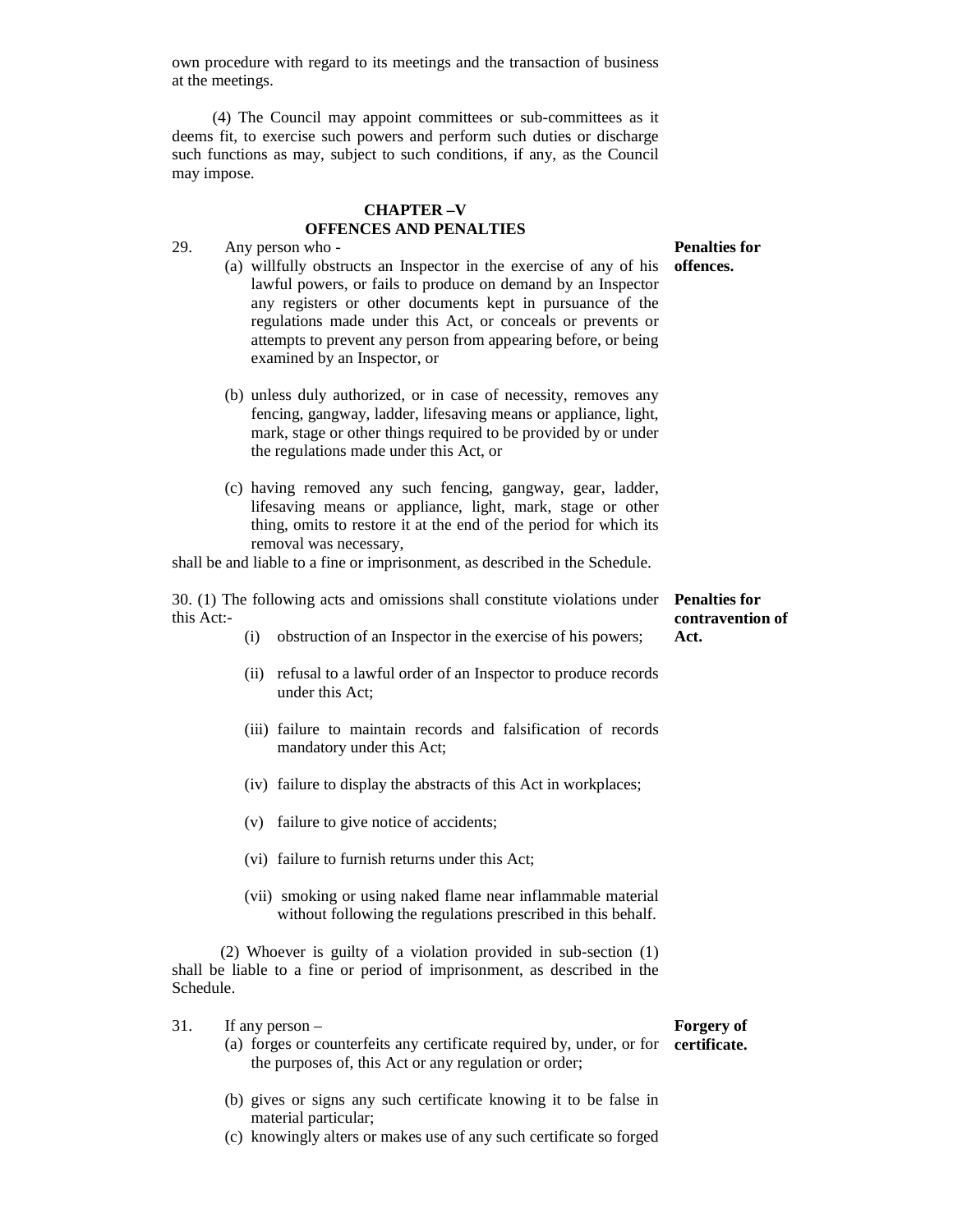counterfeited, or false as aforesaid;

- (d) knowingly alters or makes use of as applying to any person such certificate which does not so apply;
- (e) personates any person named in any such certificate;
- (f) falsely pretends to be a person appointed under any provision this Act or any regulation or order;
- (g) willfully connives at any such forging, counterfeiting, giving, signing, altering, making use, impersonating or pretending;
- (h) willfully makes a false entry in any register , notice, certificate, or document required by, under for the purposes of, this Act any regulation or order, to be kept or served;
- (i) willfully makes or signs a false declaration required for the purpose of this Act or any regulation or order;

(j) knowingly make use of any such false entry or declaration, shall, without prejudice to any other penalty, be guilty of an offence under this Act, and liable to a fine or imprisonment, as described in the Schedule.

32. (1) All offences under this Act shall be dealt as specified in the Schedule.

 (2) In any proceeding under this Act, it shall be sufficient in the plaint or information to allege that the workplace is a workplace within the meaning of this Act and to state the name of the ostensible employer at the workplace, or, person in control of the workplace, or where the employer or person in control is firm, the designation or title of the firm.

 (3) Where, with respect to or in consequence of any accident in a workplace, a report is made by any person or persons appointed to hold a formal investigation under this Act or an investigation is held under the Criminal Procedure Code, and it appears from the report, or from the proceedings at the investigation, that any of the provisions of this Act, rules or any regulations or order made thereunder, were not complied with at or before the time of the accident, summary proceeding against any person liable to be proceeded against in respect of such non-compliance may be commenced at any time within six month after the making of the report or the conclusion of the investigation.

33. No suit, prosecution or other proceeding shall lie against any person either employed in the public service authorized under this Act, for anything done or purporting to be done in good faith under this Act.

34. (1) Where any entry is required by this Act, rules or regulation or order, to be made in the general register or in any other register or record, the entry made by the employer of a workplace or on behalf of the employer shall, as against the employer, be admissible as evidence of the facts therein, and the fact that any entry so required with respect to the observance of any provision of this Act or of any regulation or order made there under has not been made, shall be admissible as evidence that provision has not been complied with.

 (2) The burden of proving that any examination or notification required under this Act, has been carried out in accordance with the

**Prosecution of offences and recovery and application of fine**.

### **Proceeding against State officers.**

### **Burden of proof.**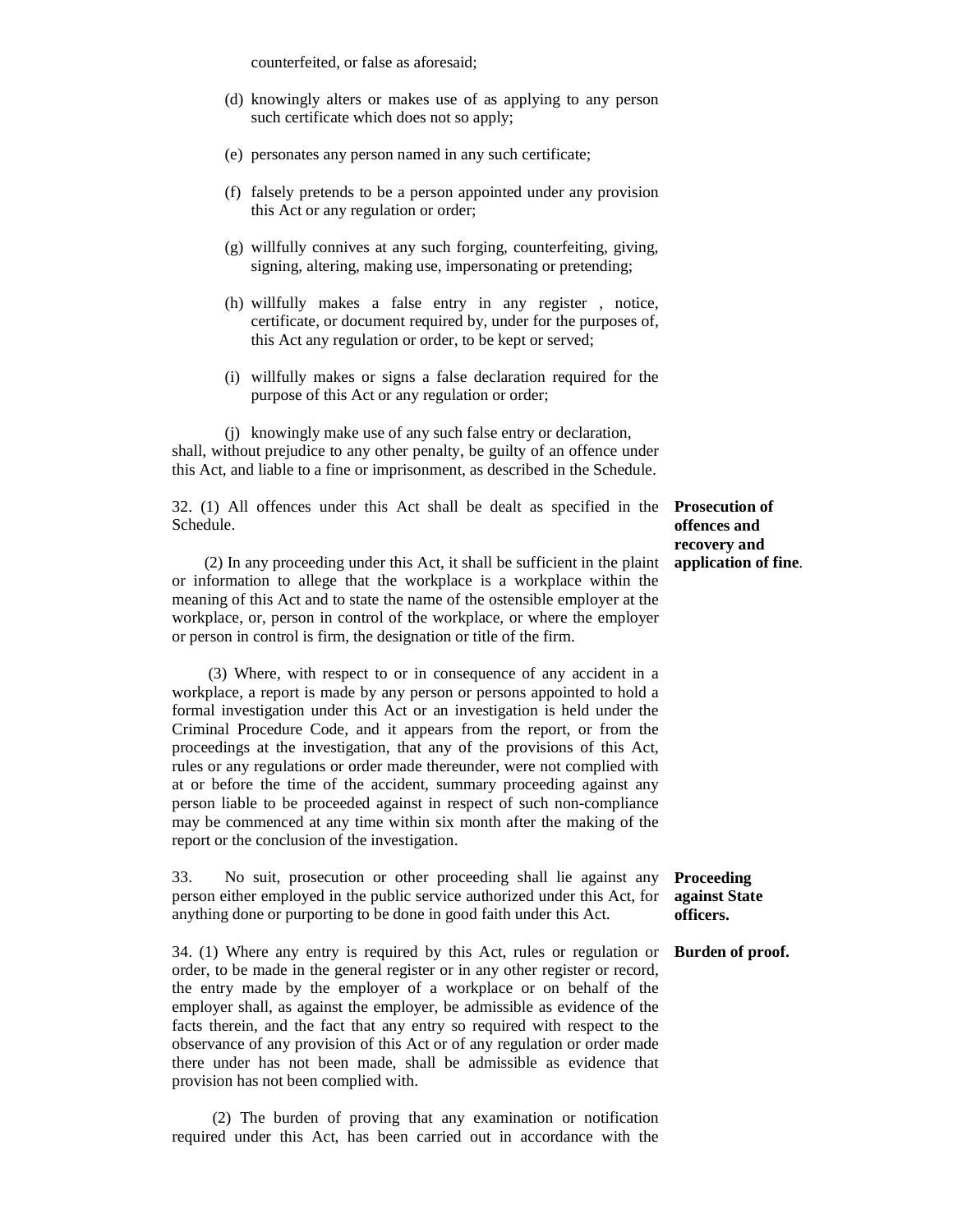provisions of the relevant section, or regulation or order shall be on the duty holder.

### **CHAPTER- VI MISCELLANEOUS**

35. (1) Any document including summons or order required or authorized **Service and**  to be served under this Act may be served –

- (a) on any person by delivering it to that person, or by leaving it at, or sending it by registered post to, the office or residence of that person;
- (b) on any firm by delivering it to any partner of the firm, or by leaving it at, or sending it by post to, the office of the firm;
- (c) on the employer or person in control of the workplace including any such employer or person in control being a company to which the companies Act applies, in any such manner as specified in (a) and (b) above, or by delivering it or a true copy, to any person apparently not under the age of sixteen years at workplace.

 (2) Any such document may be addressed, for the purpose of the service on the employer or person in control of a workplace, to ''the employer'' or ''person in control of the workplace'' at the proper postal address of the workplace, without further name or description.

 (3) The Provisions of this section shall apply with necessary modification to documents required or authorized under this Act to be sent to any person, firm, owner or employer, and sending, addressing, and delivery of such documents.

36. (1) There shall be kept posted at the entrances to the workplace or any other place where workers legitimately gather, notice of the postal addresses and the telephone numbers of the health and safety representative, the occupational safety and health committee (where existing) and the Government.

 (2) In addition to the notice required to be displayed under the rules, there shall be displayed in every establishment a notice containing abstracts of this Act and rules made there under.

 (3) An updated copy of this Act and any rules made under this Act shall be maintained at the place of work and made available for reference by any worker.

37. The general register and every other register or record kept in **Limitation for**  pursuance of this Act shall be preserved and shall be kept available for **records**. inspection by any Inspector for at least two to five years, or such other period as may be prescribed for any class or description of register or record, after the date of the last entry in the register or the record.

38. (1) Notwithstanding anything hereinbefore contained, whoever contravenes any provision of this Act or of any regulation, rule or by-law or of any order made there under, shall be punishable, if such **dangerous results.**contravention results in loss of life, with imprisonment which may extend to two years, or with fine which may extend to one hundred thousand rupees, or with both; or if such contravention results in serious bodily

### **Display at the establishment.**

**Contravention of law with** 

**sending of documents etc.**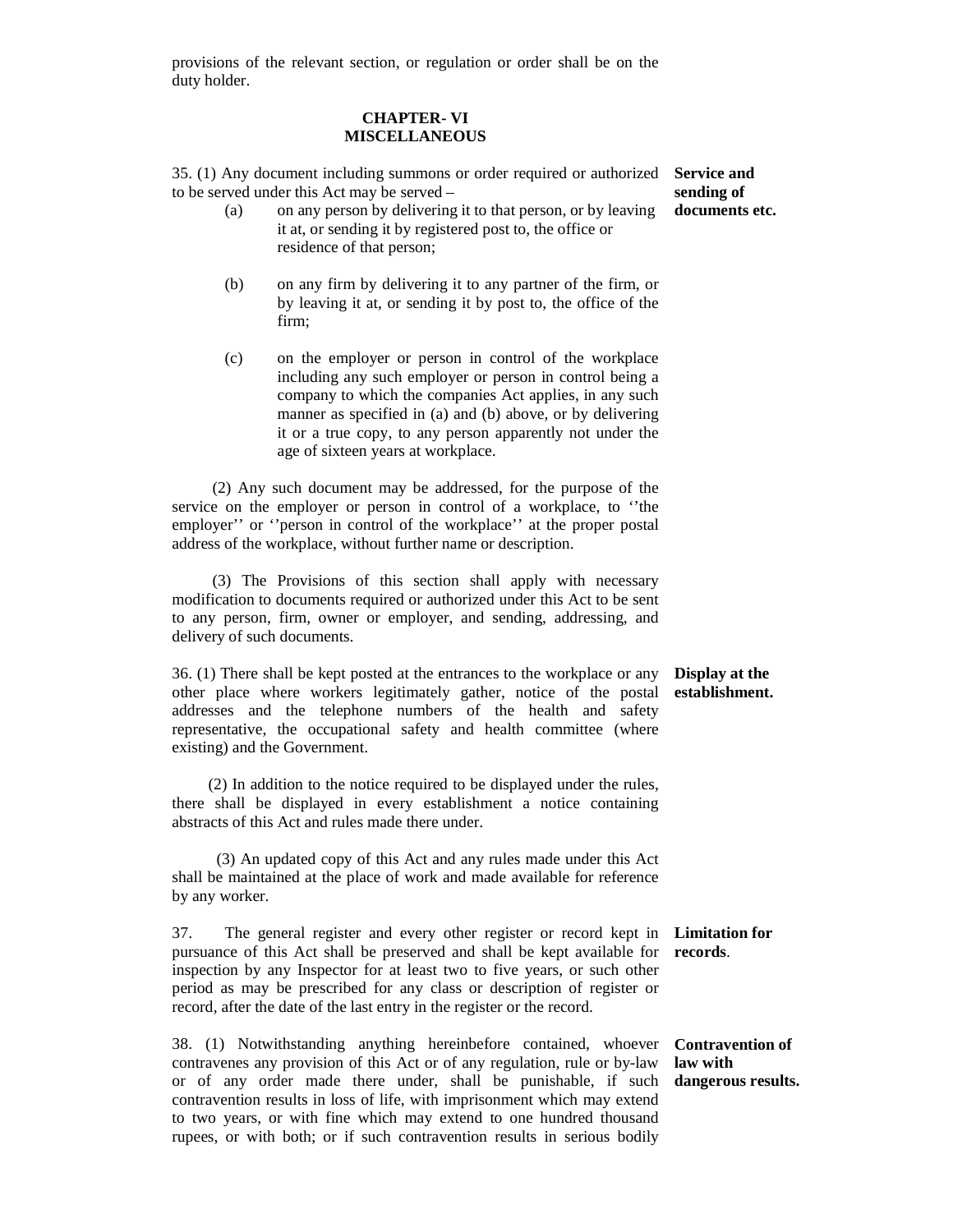injury, with imprisonment which may extend to one year, or with fine which may extend to fifty thousand rupees, or with both or if such contravention otherwise causes injury or danger to workers or other persons in or about the workplace with imprisonment which may extend to six month or with fine which may extend to twenty thousand rupees or with both. (2) Where a person having been convicted under this section is again convicted thereunder, he shall be punishable with double the punishment provided by sub-section (1). (3) Any forum imposing, confirming in appeal, revision or otherwise, a sentence of fine passed under this section may, when passing judgment, order the whole or any part of the fine recovered to be paid as compensation to the person injured, or in the case of his death, to his legal representative: Provided that, if the fine is imposed in a case which is subject to appeal, no such payment shall be made before the period allowed for presenting the appeal has elapsed, or, if an appeal has been presented, before the decision of the appeal. 39. No prosecution shall be instituted for any offence under this Act **Cognizance of**  except at the instance of the Chief Safety and Health or an Inspector authorized in this behalf by general or special order in writing by the Chief Inspector Safety and Health. **offences**. 40. No Court other than the Labour Court established under the Sindh **Limitation of**  Industrial Relations Act, 2013 (Act XXIX of 2013) shall take cognizance **prosecution**. of any offence under this Act unless complaint thereof has been made - (a) within six month of the date on which the offence is alleged to have been committed; or (b) within six month of the date on which the alleged commission of the offence came to the knowledge of the Inspector; or (c) in any case where a person has been appointed by Government under section 25 to hold an investigation, within six months of the date of the making of the report referred to in sub-section (2) of that section. 41. (1) If the Labour Court trying any case instituted at the instance of the **Reference to**  Chief Inspector or of an Inspector under this Act is of opinion that the case is one which should in lieu of a prosecution, be referred to a formal investigation under section 25, it may stay the Criminal proceedings and report the matter to Government with a view to such **in certain cases**. reference being made. (2) On receipt of a report under sub-section(1), Government may refer the case for formal investigation under section 25, or may direct the Court to proceed with the trial. **formal investigation in lieu of prosecution**  42. Any contract or agreement, whether made before or after the **Contract void.** commencement of this Act, whereby an worker relinquishes any right conferred by this Act shall be null and void in so far as it purports to deprive him of such right.

43. The authorities and officers entrusted with powers and duties **Collection of**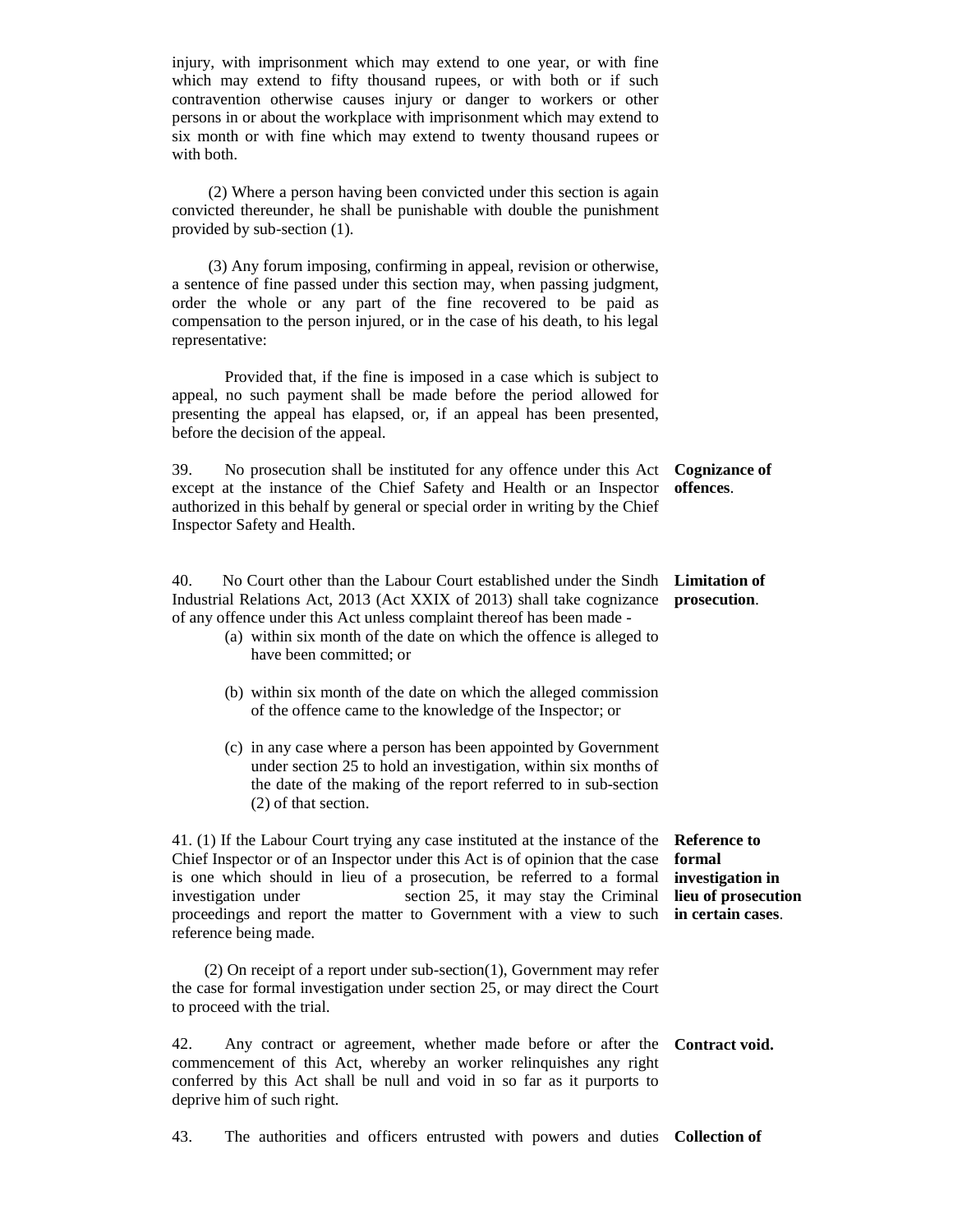under this Act for the proper and effective exercise of their powers and **statistics**. discharge of their duties, call for statistics and information and ensure their correctness. The information so collected shall not be disclosed in respect of individual undertaking or establishments.

44. Within six months from the commencement of this Act, all employers and workers shall alter their existing contracts and agreements and shall take such other actions as are necessary to comply with the provisions of this Act and all associations of employers and trade unions shall alter their constitutions, working and procedure to bring them in conformity with the provisions of this Act. **Transitional Provisions**.

45. The provisions of section 5 of the Limitation Act, 1908 (IX of **Limitation.**  1908), shall apply in computing the period within which an application is to be made, or any other thing is to be done, under this Act.

46. Government may, by notification in the official Gazette, amend the Schedules to this Act and thereupon the Schedule shall be deemed to have been amended accordingly after one month from the date of the notification. **Amendment in Schedules.**

47. If any difficulty arises in giving effect to any provisions of this Act, the Government, may be notification in the Official Gazette, make such provisions as may appear to it to be necessary for the purpose of removing the difficulty. **Removal of difficulties.**

48. No suit, prosecution or other legal proceedings shall lie against any person for anything which is in good faith done or intended to be done in pursuance of this Act or any rule made thereunder. **Indemnity.**

### **\_\_\_\_\_\_\_\_\_\_\_\_\_\_\_\_\_ BY ORDER OF THE SPEAKER PROVINCIAL ASSEMBLY OF SINDH**

### **G.M.UMAR FAROOQ SECRETARY PROVINCIAL ASSEMBLY OF SINDH**

### **SCHEDULE**

| Section | Offence                                         | Punishment                    |
|---------|-------------------------------------------------|-------------------------------|
| 4       | General duties of Employers                     | Fine of up to $Rs.50,000/-$   |
| 5       | General duties of self-employed<br>and          | Fine of up to $Rs.50,000/$ -  |
|         | employers to persons other than<br>their        |                               |
|         | workers.-                                       |                               |
| 6       | General duties of persons concerned with        | Fine of up to $Rs.50,000/-$   |
|         | premises to persons other than their workers    |                               |
| 7       | General duty of persons in control of certain   | Fine of up to $Rs.50,000/-$   |
|         | premises in relation to harmful emissions       |                               |
|         | into atmosphere.-                               |                               |
| 9       | General duties of suppliers as regards articles | Fine of up to $Rs.50,000/-$   |
|         | and substances for use at work.-                |                               |
| 10      | Safety and Health                               | Fine of up to $Rs.250,000/$ - |
| 11      | Written statement of policy                     | Fine of up to $Rs.250,000/-$  |
| 12      | Consultation                                    | Fine of up to $Rs.250,000/$ - |
| 13      | Training of health and safety representative    | Fine of up to $Rs.50,000/-$   |
| 14      | Not to interfere with or misuse things          | Fine of up to $Rs.50,000/-$   |
|         | provided pursuance to certain provisions.       |                               |
| 15      | Precautions against contagious or infectious    | Fine of up to $Rs.50,000/-$   |